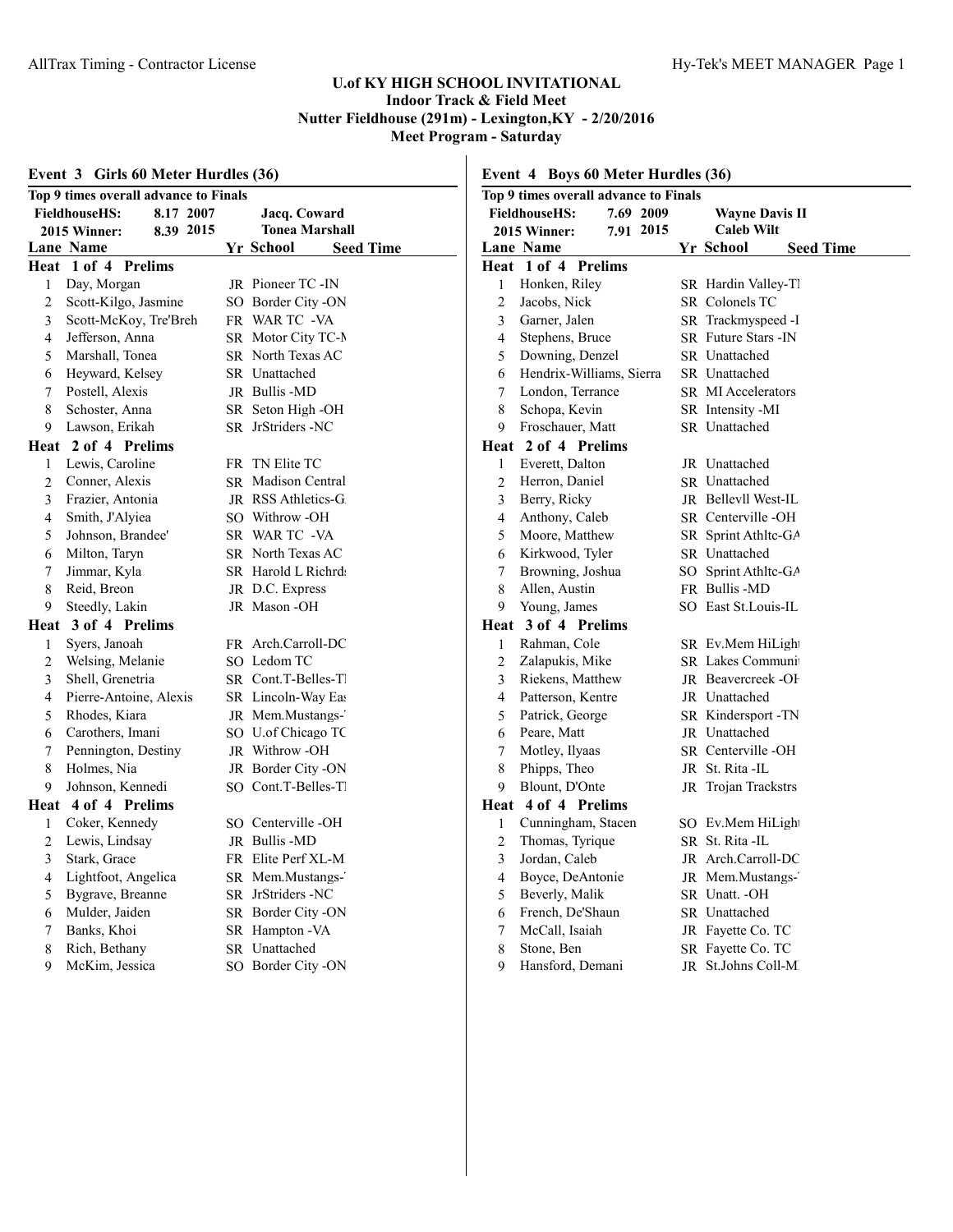| Event 1 Girls 60 Meter Dash (72) |                                       |           |    |                       |                  |  |
|----------------------------------|---------------------------------------|-----------|----|-----------------------|------------------|--|
|                                  | Top 9 times overall advance to Finals |           |    |                       |                  |  |
|                                  | <b>FieldhouseHS:</b>                  | 7.26 2007 |    | Shayla Mahan          |                  |  |
|                                  | 2015 Winner:                          | 7.40 2015 |    | <b>DeAndra Greer</b>  |                  |  |
|                                  | Lane Name                             |           |    | Yr School             | <b>Seed Time</b> |  |
| Heat                             | 1 of 8 Prelims                        |           |    |                       |                  |  |
| 1                                | Henderson, Chloe                      |           |    | FR Unattached         |                  |  |
| 2                                | Ramsey, Kadijah                       |           |    | FR Oxford High -M     |                  |  |
| 3                                | Jackson, Jada                         |           |    | JR Border City -ON    |                  |  |
| 4                                | Smith, Ke'niya                        |           |    | SO U.of Chicago TC    |                  |  |
| 5                                | Hall, Cassondra                       |           |    | SR Sprint Athltc-GA   |                  |  |
| 6                                | White, Lauren                         |           |    | SR Unattached         |                  |  |
| 7                                | Scott, Taylor                         |           |    | SO JrStriders -NC     |                  |  |
| 8                                | Davis, Isabella                       |           |    | FR Elite Perf XL-M    |                  |  |
| 9                                | Richards, Arianna                     |           |    | SO Bullis -MD         |                  |  |
|                                  | Heat 2 of 8 Prelims                   |           |    |                       |                  |  |
| 1                                | Cannon, Shawnneia                     |           |    | JR North Bullit TC    |                  |  |
| 2                                | McGregor, Juliet                      |           |    | FR Unattached         |                  |  |
| 3                                | Carter, Kori                          |           |    | FR WAR TC -VA         |                  |  |
| 4                                | Lewis, Zion                           |           |    | SR RSS Athletics-G    |                  |  |
| 5                                | Battle, Diamond                       |           |    | SR TrialByFire -TN    |                  |  |
| 6                                | McKelvy, Tamea                        |           |    | JR Motor City TC-N    |                  |  |
| 7                                | Johnson, Gabriella                    |           |    | JR Bullis -MD         |                  |  |
| 8                                | Carpenter, Niyah                      |           |    | <b>IR</b> Withrow -OH |                  |  |
| 9                                | Sanchious, Jasmyne                    |           |    | SR Rivrdale Bapt-D    |                  |  |
|                                  | Heat 3 of 8 Prelims                   |           |    |                       |                  |  |
| 1                                | Eaton, Madison                        |           |    | FR Elite Perf XL-M    |                  |  |
| 2                                | Odom, Brittany                        |           |    | SR Unattached         |                  |  |
| 3                                | Giles, Sadi                           |           |    | SO NTX Jackrabbits    |                  |  |
| 4                                | Towe, Morgan                          |           |    | SR WAR TC -VA         |                  |  |
| 5                                | Irby, Lynna                           |           |    | JR Indiana Storm      |                  |  |
| 6                                | Killebrew, Semira                     |           |    | FR Unattached         |                  |  |
| 7                                | Goins, Reagan                         |           |    | SR Hardin Valley-Tl   |                  |  |
| 8                                | Gay, Trinity                          |           |    | FR KY Generals        |                  |  |
| 9                                | Milton, Taryn                         |           |    | SR North Texas AC     |                  |  |
|                                  | Heat 4 of 8 Prelims                   |           |    |                       |                  |  |
| 1                                | Gilmore, Sydni                        |           |    | JR Sprint Athltc-GA   |                  |  |
| 2                                | McHenry, Jayleisha                    |           |    | SR Unattached         |                  |  |
| 3                                | Stark, Grace                          |           |    | FR Elite Perf XL-M    |                  |  |
| 4                                | Hylton, Kayla                         |           |    | SR Lincoln-Way Eas    |                  |  |
| 5                                | Richardson, Justice                   |           | SR | Warren G Hardir       |                  |  |
| 6                                | Miles, DaJour                         |           |    | FR Unattached         |                  |  |
| 7                                | Smith, McKenna                        |           |    | JR Unattached         |                  |  |
| 8                                | Washington, Bria                      |           | SR | Dallas Gold -TX       |                  |  |
| 9                                | Woodson, Ravon                        |           |    | SR Wayne Townshp      |                  |  |

# **Heat 5 of 8 Prelims** 1 Rich, Bethany SR Unattached<br>
2 Battle, Anavia JR Intensity -M 2 Battle, Anavia JR Intensity -MI 3 McCants, Cameron SO NTX Jackrabbits 4 Mason, Brittni SR West Geauga -Ol 5 Marshall, Tonea SR North Texas AC 6 Davis, Stephanie JR Rivrdale Bapt-D 7 Pierce, Makayla SR Westinghouse-IL<br>8 Heyward, Kelsey SR Unattached 8 Heyward, Kelsey 9 Draper, Ryen JR Max.Output -MI **Heat 6 of 8 Prelims** 1 Arukwe, Linda SO JrStriders -NC 2 Fields, McKenzie FR Max.Output -MI 3 Lightfoot, Angelica SR Mem.Mustangs-4 Townsend, Taliyah SR Unattached<br>5 Sevmour Ashley JR Unattached 5 Seymour, Ashley 6 Pierre-Antoine, Alexis SR Lincoln-Way East 7 Covington, Mikeisha FR Unattached 8 Heath, Kaylyn FR Lakota East -OH 9 Smith, Asiah SR Fayette Co. TC **Heat 7 of 8 Prelims** 1 Robinson, Kaylee SR East KY Striders 2 Hamilton-Ragsdale, Sydne FR Unattached 3 McKenzie, Victoria SR Unattached 4 Teague, Nicole SR Quicksilver -GA 5 Bracey, Sekayi SR Grnd Rap F.I.R. 6 Simmons-Avant, Kyara JR Wayne Townshp-7 Richardson, Syaira JR WAR TC -VA<br>8 Rhodes. Kiara JR Mem. Mustangs 8 Rhodes, Kiara JR Mem.Mustangs-9 Rencher, Destinee FR Lakota East -OH **Heat 8 of 8 Prelims** 1 Bentley, Tyanne SR Fayette Co. TC 2 Walker, Asia SR Unattached

- 3 Barksdale, Janae FR Motor City TC-MI 4 Fagan, Venida SR Unattached 5 Raglin, Brooke JR Fayette Co. TC 6 White, Danyel SR North Texas AC 7 Hubbard, Karen SR Westfield -IN 8 Wadley, Montayshia SR Oxford High -M
- 9 Scott, Jordanae SR Dallas Gold -TX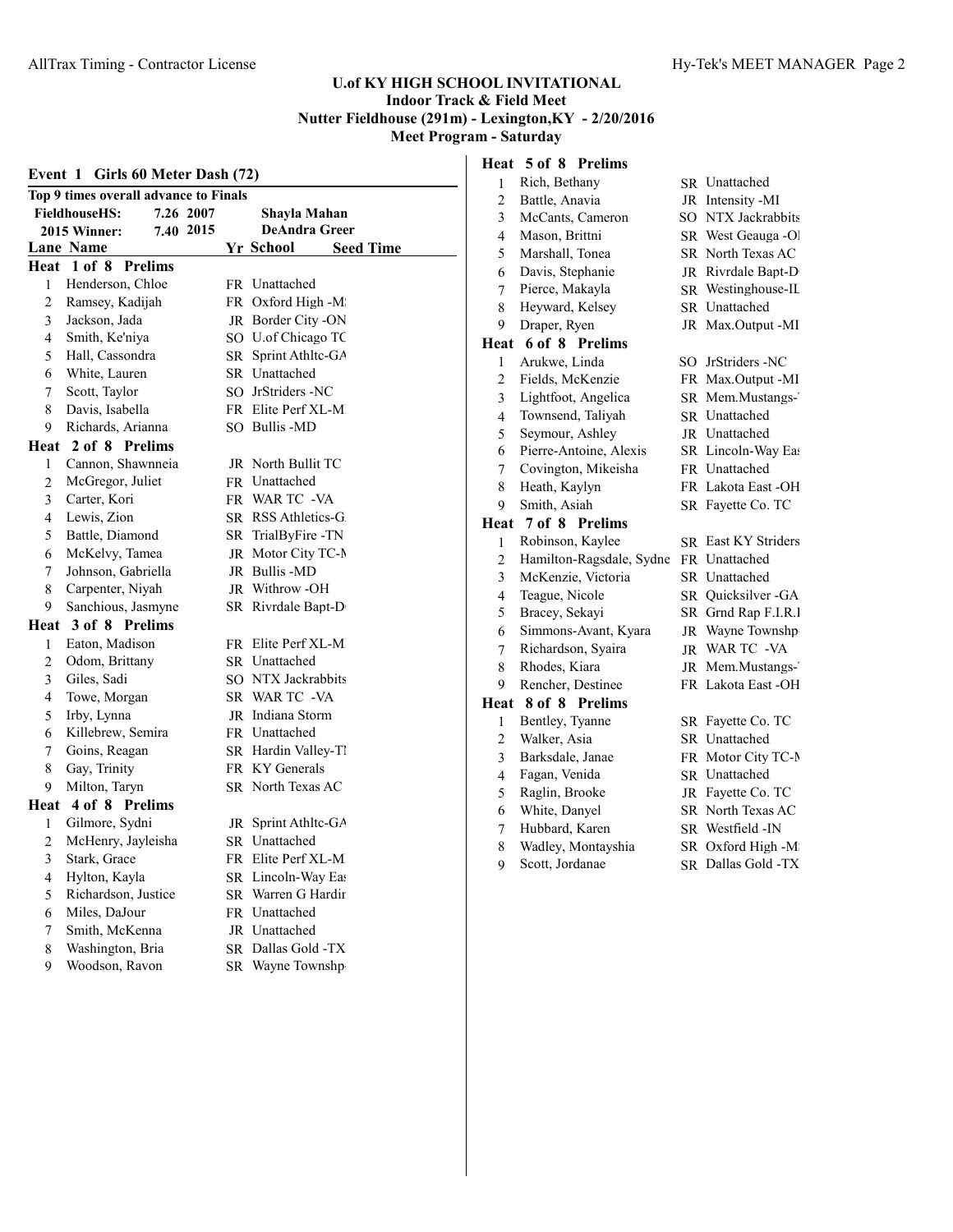# AllTrax Timing - Contractor License **Hy-Tek's MEET MANAGER** Page 3

# **U.of KY HIGH SCHOOL INVITATIONAL Indoor Track & Field Meet Nutter Fieldhouse (291m) - Lexington,KY - 2/20/2016 Meet Program - Saturday**

|                | Event 2 Boys 60 Meter Dash (50)       |  |                               |  |  |
|----------------|---------------------------------------|--|-------------------------------|--|--|
|                | Top 9 times overall advance to Finals |  |                               |  |  |
|                | <b>FieldhouseHS:</b><br>6.70 1999     |  | <b>Casey Combest</b>          |  |  |
|                | 2015 Winner:<br>6.76 2015             |  | Darryl Haraway                |  |  |
|                | Lane Name                             |  | Yr School<br><b>Seed Time</b> |  |  |
| Heat           | 1 of 6 Prelims                        |  |                               |  |  |
| 1              | Hickman, Fletcher                     |  | JR Unattached                 |  |  |
| 2              | Johnson, Kevin                        |  | FR East St. Louis-IL          |  |  |
| 3              | Massenburg, Jeremy                    |  | JR JrStriders -NC             |  |  |
| 4              | Harris, Shane                         |  | SR Kentwood TC -N             |  |  |
| 5              | Spears, Tyson                         |  | SR Titans TC -GA              |  |  |
| 6              | Cobb, Ken                             |  | SR Unattached                 |  |  |
| 7              | Lewis, Charles                        |  | FR Unattached                 |  |  |
| 8              | Boyce, DeAntonie                      |  | JR Mem.Mustangs-              |  |  |
| 9              | Phelps, Donald                        |  | SR Rivrdale Bapt-D            |  |  |
|                | Heat 2 of 6 Prelims                   |  |                               |  |  |
| 1              | Gatewood, Bryce                       |  | SO Trackmyspeed -I            |  |  |
| 2              | Simmons, Johnathon                    |  | SR Rivrdale Bapt-D            |  |  |
| 3              | Watson, Bryce                         |  | SO Bullis -MD                 |  |  |
| 4              | Onwuzurike, Chiebuka                  |  | SR Max.Output -MI             |  |  |
| 5              | Uzzell, Jeffrey                       |  | JR Titans TC -GA              |  |  |
| 6              | Harrison, Eric                        |  | JR St.Johns Coll-M            |  |  |
| 7              | Barnes, Kobe                          |  | SO JrStriders -NC             |  |  |
| 8              | James, Kasaun                         |  | SR Trojan Trackstrs           |  |  |
| 9              | Polk, Nile                            |  | FR Sprint Athltc-GA           |  |  |
|                | Heat 3 of 6 Prelims                   |  |                               |  |  |
| 2              | Jones, Jayni                          |  | SR East St. Louis-IL          |  |  |
| 3              | Hewing, Jordan                        |  | JR RSS Athletics-G            |  |  |
| 4              | Harper, Denzel                        |  | SR Quicksilver - GA           |  |  |
| 5              | DeRidder, Andrew                      |  | SR Flashes TC -IN             |  |  |
| 6              | Meyers, Khance                        |  | JR Grnd Rap F.I.R.I           |  |  |
| 7              | Carter, Lamondre                      |  | SO Bellevll West-IL           |  |  |
| 8              | McCarthy, Joseph                      |  | SR Elite Perf XL-M            |  |  |
| 9              | Westmoreland, Isiah                   |  | SR Border City -ON            |  |  |
|                | Heat 4 of 6 Prelims                   |  |                               |  |  |
| 2              | Smith, Adrian                         |  | SR East St. Louis-IL          |  |  |
| 3              | Jones, Jaylen                         |  | SR Mem.Jaguars -Tl            |  |  |
| 4              | Webb, Jaquan                          |  | SO Oxford High -M             |  |  |
| 5              | Ford, Alize'                          |  | SR Unattached                 |  |  |
| 6              | Buchanan, Deshon                      |  | SR Bellevll West-IL           |  |  |
| 7              | Vaught, J.P.                          |  | FR Unattached                 |  |  |
| 8              | Peeples, Nicholas                     |  | JR RSS Athletics-G            |  |  |
| 9              | Slusher, Brett                        |  | SR Unattached                 |  |  |
| Heat           | 5 of 6 Prelims                        |  |                               |  |  |
| 2              | Archer, Brenden                       |  | JR Cinc.Sycamore              |  |  |
| 3              | Drake, Sheldon                        |  | SR Elite Perf XL-M            |  |  |
| $\overline{4}$ | Hart, Mikale                          |  | JR Unattached                 |  |  |
| 5              | Robinson, Davonte                     |  | SR Fayette Co. TC             |  |  |
| 6              | Hunter, Jeremiah                      |  | SR Cinc.Sycamore              |  |  |
| 7              | Lee-Hyman, Branden                    |  | SR Border City -ON            |  |  |
| 8              | Mosley, Marlowe                       |  | SR East St.Louis-IL           |  |  |
| 9              | Hendrix-Williams, Sierra              |  | SR Unattached                 |  |  |

# **Heat 6 of 6 Prelims**

|   | 2 Waller, Mario     | JR Mem.Mustangs-     |
|---|---------------------|----------------------|
| 3 | Jackson, Keishawn   | JR Motor City TC-N   |
|   | 4 Mcdowell, Jeremy  | JR TrialByFire -TN   |
|   | 5 Dawson, Clarence  | SR Cinc.Sycamore     |
|   | 6 Allen, Jr., Eric  | SO Bullis -MD        |
|   | 7 Jackson, Langston | FR Fayette Co. TC    |
| 8 | Hill, Ni'el         | SO Bellevll West-IL  |
|   | Lary, Julious       | <b>SR</b> Unattached |

# **Event 19 Girls Distance Medley (6)**

|                                               | FieldhouseHS: 12:54.16 2015                                         | <b>Noblesville</b> |                  |  |  |
|-----------------------------------------------|---------------------------------------------------------------------|--------------------|------------------|--|--|
|                                               | A Little, D Cox, M Line, A Crouch                                   |                    |                  |  |  |
|                                               | 2015 Winner: 12:54.16 2015                                          | <b>Noblesville</b> |                  |  |  |
|                                               | A Little, D Cox, M Line, A Crouch                                   |                    |                  |  |  |
|                                               | Lane Team                                                           | Relay              | <b>Seed Time</b> |  |  |
|                                               | Section 1 of 1 Finals                                               |                    |                  |  |  |
| 1                                             | Centerville -OH                                                     |                    |                  |  |  |
| $\mathfrak{D}$                                | Noblesville - IN                                                    |                    |                  |  |  |
| 3                                             | Mason -OH                                                           |                    |                  |  |  |
| 4                                             | Lincoln-Way East                                                    |                    |                  |  |  |
| 5                                             | Noblesville - IN                                                    | B                  |                  |  |  |
| 6                                             | <b>Blue Devil TC</b>                                                |                    |                  |  |  |
|                                               | <b>Event 20 Boys Distance Medley (7)</b>                            |                    |                  |  |  |
| 365 Track Club<br>FieldhouseHS: 11:19.50 2015 |                                                                     |                    |                  |  |  |
|                                               |                                                                     |                    |                  |  |  |
|                                               |                                                                     |                    |                  |  |  |
|                                               | J Allen, C Bosley, A Corley, A Zuniga<br>2015 Winner: 11:19.50 2015 |                    | 365 Track Club   |  |  |
|                                               | J Allen, C Bosley, A Corley, A Zuniga                               |                    |                  |  |  |
|                                               | Lane Team                                                           | Relay              | <b>Seed Time</b> |  |  |
|                                               | Section 1 of 1 Finals                                               |                    |                  |  |  |
| 1                                             | Flashes TC -IN                                                      |                    |                  |  |  |
| 2                                             | Centerville -OH                                                     |                    |                  |  |  |
| $\mathcal{E}$                                 | Bellevll West-IL                                                    |                    |                  |  |  |
| $\overline{4}$                                | Lville Xtreme                                                       |                    |                  |  |  |
| 5.                                            | Madison Central                                                     |                    |                  |  |  |
| 6                                             | Ev.Mem HiLights                                                     |                    |                  |  |  |
|                                               |                                                                     |                    |                  |  |  |
| 7                                             | Rams AT                                                             |                    |                  |  |  |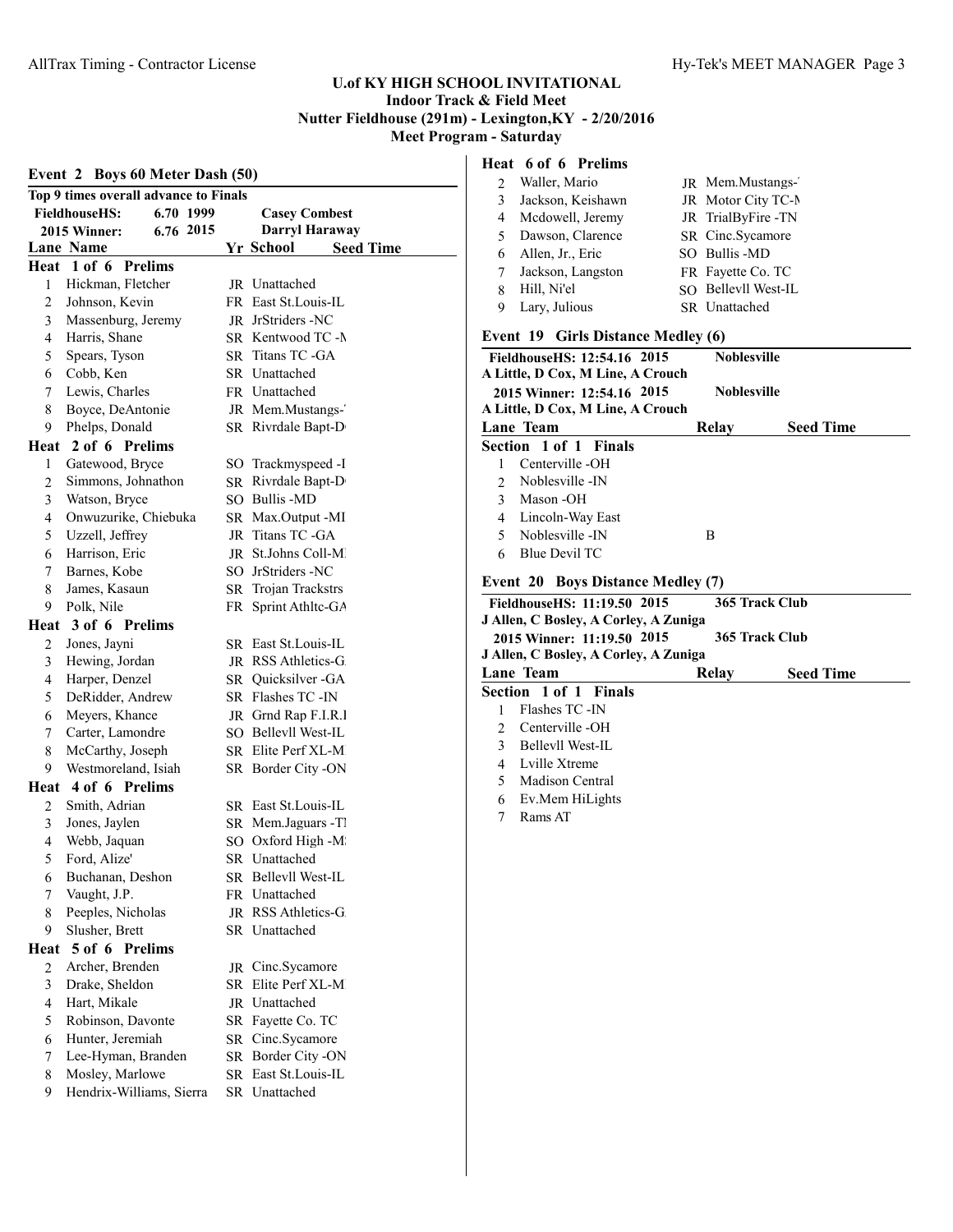| Event 11 Girls 1 Mile Run (44) |                            |  | Event 12 Boys 1 Mile Run (42) |                                                      |                           |  |                               |  |
|--------------------------------|----------------------------|--|-------------------------------|------------------------------------------------------|---------------------------|--|-------------------------------|--|
|                                | <b>5.52 LAPS</b>           |  |                               | <b>5.52 LAPS</b>                                     |                           |  |                               |  |
|                                | Waterfall & Alley Start    |  |                               | Waterfall & Alley Start                              |                           |  |                               |  |
|                                | FieldhouseHS: 4:52.70 2008 |  | <b>Madeline Morgan</b>        | <b>Colby Alexander</b><br>FieldhouseHS: 4:12.25 2010 |                           |  |                               |  |
|                                | 2015 Winner: 5:06.00 2015  |  | <b>Hailey Hendry</b>          |                                                      | 2015 Winner: 4:18.45 2015 |  | <b>Ben Weisel</b>             |  |
|                                | <b>Lane Name</b>           |  | <b>Seed Time</b><br>Yr School |                                                      | Lane Name                 |  | Yr School<br><b>Seed Time</b> |  |
|                                | Section 1 of 3 Finals      |  |                               |                                                      | Section 1 of 3 Finals     |  |                               |  |
| 1                              | Hendry, Hailey             |  | SR Unattached                 |                                                      | Thomas, Matthew           |  | <b>SR</b> Lville Xtreme       |  |
| 2                              | Story, Rebecca             |  | SO Unattached                 | 2                                                    | Williams, Drew            |  | SR Unattached                 |  |
| 3                              | Studebaker, Lainey         |  | SR Centerville-OH             | 3                                                    | Nuguse, Yared             |  | JR Rams AT                    |  |
| 4                              | Burr, Riley                |  | SR Milton XCTF Cl             | 4                                                    | Fields, Brennan           |  | <b>SR</b> Madison Central     |  |
| 5                              | Sapienza-Wright, Alena     |  | SO Rams AT                    | 5                                                    | Hartman, Alec             |  | SR Westfield -IN              |  |
| 6                              | Lacy, Kaitlyn              |  | SO Derby City AC              |                                                      | Horter, Dustin            |  | SO Lakota East                |  |
| 7                              | Hayden, Anna               |  | SR Unattached                 |                                                      | Vroon, Taylor             |  | JR Unattached                 |  |
| 8                              | Leahy, Devon               |  | SR Westfield -IN              | 8                                                    | Bell, Joshua              |  | SR SliccEagle-TN              |  |
| 9                              | Ford, Leah                 |  | SR Mason-OH                   | 9                                                    | Hasty, Brodey             |  | SO Unattached                 |  |
| 10                             | James, Julia               |  | <b>IR</b> Cont.T-Belles-T     | 10                                                   | Hawkins, Conner           |  | <b>IR</b> Unattached          |  |
| 11                             | Carrico, Meghan            |  | SR Louisville TC              | 11                                                   | Wier, Aaron               |  | SR Unattached                 |  |
| 12                             | Kilroy, Grace              |  | FR Centerville-OH             | 12                                                   | Bennett, Aaron            |  | JR Westfield -IN              |  |
| 13                             | Crawford, Sarah            |  | SR Louisville TC              |                                                      | Section 2 of 3 Finals     |  |                               |  |
| 14                             | Tolson, Brittany           |  | SR Unattached                 | 1                                                    | Jones, Corey              |  | JR East St.Louis-IL           |  |
|                                | Section 2 of 3 Finals      |  |                               | 2                                                    | Johnston, Adam            |  | SR Rebels TC -TN              |  |
|                                | Grimm, Madison             |  | SO Hardin Valley-Tl           | 3                                                    | Parrish, Michael          |  | JR Flashes TC -IN             |  |
| 2                              | Walker, Maddie             |  | FR Amelia-OH                  | 4                                                    | Johnson, Alan             |  | JR Quicksilver - GA           |  |
| 3                              | Helton, Meredith           |  | SO Talon TC -TN               | 5                                                    | Smith, Damien             |  | SO East St. Louis-IL          |  |
| 4                              | Wade, Bayley               |  | JR Pioneer TC -IN             | 6                                                    | Mathews, Austin           |  | FR Bulldog TC                 |  |
| 5                              | McGrath, Sarah-Sims        |  | SR Unattached                 |                                                      | Cheeseman, Carter         |  | FR SliceEagle-TN              |  |
| 6                              | Hatcher, Samantha          |  | SO WV Flyers                  | 8                                                    | Joy, Caleb                |  | SR KY Generals                |  |
| 7                              | Monroe, Lauren             |  | JR JrStriders -NC             | 9                                                    | Schadler, Matthew         |  | SO Ev.Mem HiLight             |  |
| 8                              | Montgomery, Ellunde        |  | SR Sprint Athltc-GA           | 10                                                   | Charles, Noah             |  | SR Unatt. -TN                 |  |
| 9                              | Bowens, Lashae             |  | SR Motor City TC-N            | 11                                                   | Holliday, Davis           |  | SO SliccEagle-TN              |  |
| 10                             | Bush, Sam                  |  | FR Turpin-OH                  | 12                                                   | Lamb, Colin               |  | JR Unattached                 |  |
| 11                             | Kobasuk, Lauren            |  | SR Turpin-OH                  | 13                                                   | Reed, Justin              |  | SR Unattached                 |  |
| 12                             | Wich, Rebekah              |  | SR Unattached                 | 14                                                   | Thompson, Scott           |  | SO Unattached                 |  |
| 13                             | Hyde, Gracie               |  | SO Unattached                 | 15                                                   | Birdsall, Zach            |  | JR Fairfield -OH              |  |
| 14                             | Mitchell, Mikaela          |  | SR WV Flyers                  |                                                      | Section 3 of 3 Finals     |  |                               |  |
| 15                             | Curry, Rachel              |  | FR Unattached                 |                                                      | Boles, Bruce              |  | SR Rebels TC -TN              |  |
|                                | Section 3 of 3 Finals      |  |                               | 2                                                    | Burnam, Jacob             |  | SO Shamrock TC                |  |
|                                | Hallum, Lilly              |  | FR Mason-OH                   | 3                                                    | Cate, Andrew              |  | JR Unatt. -TN                 |  |
| 2                              | Manning, Julia             |  | SR Madison Central            | 4                                                    | Sprague, Kyle             |  | SR Commodore TC               |  |
| 3                              | Hayes, Kendall             |  | FR Unattached                 | 5                                                    | Griffith, Ben             |  | SR Unattached                 |  |
| 4                              | Franklin, Brooke           |  | JR WV Flyers                  | 6                                                    | Rone, William(Chance)     |  | JR Mem.Jaguars -Tl            |  |
| 5                              | Antonas, Zoe               |  | SR Hardin Valley-Tl           |                                                      | Meredith, Jack            |  | SO Shamrock TC                |  |
| 6                              | Thorman, Jenna             |  | JR NTX Jackrabbits            | 8                                                    | Murdock, Joe              |  | SO Indian Hill -OH            |  |
| 7                              | Shell, Keleah              |  | JR Cont.T-Belles-T            | 9                                                    | Schroering, Luke          |  | JR Pioneer TC -IN             |  |
| 8                              | Walsh, Morgan              |  | FR Amelia-OH                  | 10                                                   | Calhoun, Reid             |  | SO JrStriders -NC             |  |
| 9                              | Wall, Jenna                |  | SO Hardin Valley-Tl           | 11                                                   | Giroux, Patrick           |  | JR Indian Hill -OH            |  |
| 10                             | Sievern, Claire            |  | FR Unattached                 | 12                                                   | Schug, Wyatt              |  | SO JrStriders -NC             |  |
| 11                             | Chastain, Emily            |  | SO NTX Jackrabbits            | 13                                                   | Dingle, Noel              |  | JR Commodore TC               |  |
| 12                             | Wilson, Olivia             |  | JR Unattached                 | 14                                                   | Calhoun, Harrison         |  | SR Unatt. -TN                 |  |
| 13                             | Couwenhoven, Jenna         |  | FR Lincoln-Way Eas            | 15                                                   | Ranseen, Robert           |  | JR Commodore TC               |  |
| 14                             | Holbrook, Haley            |  | JR Unattached                 |                                                      |                           |  |                               |  |
| 15                             | Archer, Caroline           |  | JR Talon TC -TN               |                                                      |                           |  |                               |  |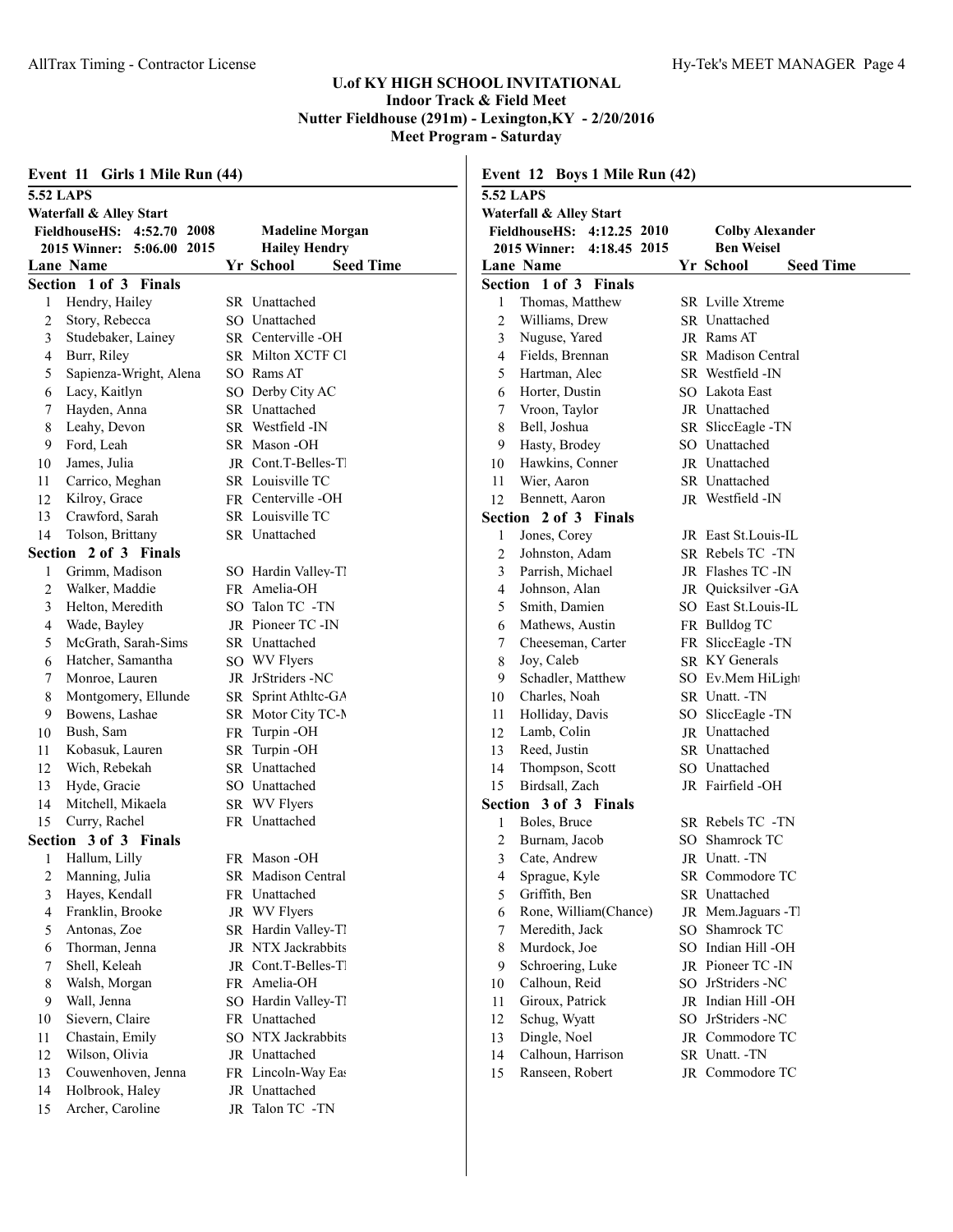| Event 7 Girls 400 Meter Dash (72) |                                           |    |                               |  |
|-----------------------------------|-------------------------------------------|----|-------------------------------|--|
|                                   | <b>1.37 LAPS</b>                          |    |                               |  |
|                                   | <b>FieldhouseHS:</b><br>53.88 2012        |    | <b>Felicia Brown</b>          |  |
|                                   | 54.62 2015<br>2015 Winner:                |    | <b>Samantha Gonzalez</b>      |  |
|                                   | Lane Name                                 |    | Yr School<br><b>Seed Time</b> |  |
|                                   | Section 1 of 12<br><b>Finals</b>          |    |                               |  |
| 1                                 | Freeman, Dnia                             |    | SR Rivrdale Bapt-D            |  |
| 2                                 | Reed, Jaevin                              |    | SR NTX Jackrabbits            |  |
| 3                                 | Jefferson, Anna                           |    | SR Motor City TC-N            |  |
| 4                                 | Miller, Samara                            |    | SR Unattached                 |  |
| 5                                 | Miles, DaJour                             |    | FR Unattached                 |  |
| 6                                 | Dorsey, Myia                              |    | SR New Horizon -G             |  |
| Section                           | 2 of 12 Finals                            |    |                               |  |
| 1                                 | Fowlkes, Leah                             |    | SR Unattached                 |  |
| 2                                 | Phillips, Breanna                         |    | JR Future Stars - IN          |  |
| 3                                 | Scott, Jordanae                           |    | SR Dallas Gold -TX            |  |
| 4                                 | Perkins, Paris                            |    | JR Fast & Furious-T           |  |
| 5                                 | Manson, Taylor                            |    | JR Motor City TC-N            |  |
| 6                                 | Richardson, Syaira                        |    | JR WARTC -VA                  |  |
| Section                           | 3 of 12 Finals                            |    |                               |  |
| 1                                 | Hall, Imani                               |    | SR Wayne Townshp              |  |
| 2                                 | Sabbakhan, Alahna                         |    | FR St.Johns Coll-M            |  |
| 3                                 | Barksdale, Janae                          |    | FR Motor City TC-N            |  |
| 4                                 | Fagan, Venida                             |    | SR Unattached                 |  |
| 5                                 | Phillips, Felicia                         |    | SR Mem.Mustangs-              |  |
| 6                                 | Ward, Whitney                             |    | SR U.of Chicago TC            |  |
|                                   | Section 4 of 12 Finals                    |    |                               |  |
| 1                                 | Hall-Robinson, Leyah                      |    | FR Bullis -MD                 |  |
| 2                                 | Wilkerson, Talor                          |    | JR Fayette Co. TC             |  |
| 3                                 | Draper, Ryen                              |    | JR Max.Output -MI             |  |
| 4                                 | Gibbons, Alexis                           |    | SR Unattached                 |  |
| 5                                 | Porter, Victoria                          |    | JR Charltte Heat TC           |  |
| 6                                 | Sabir, Jade                               |    | FR MI Accelerators            |  |
|                                   | Section 5 of 12<br>Finals                 |    |                               |  |
| 1                                 | Gitonga, Tamira                           |    | SR RSS Athletics-G            |  |
| $\overline{\mathbf{c}}$           | Wallace, Kyndall                          |    | SR Lincoln-Way Eas            |  |
| 3                                 | Holloway, Brianna                         |    | SR Motor City TC-N            |  |
| 4<br>5                            | Thompson, Jennifer                        |    | SR RSS Athletics-G            |  |
|                                   | Crudup, Shamarra                          |    | SR Westinghouse-II            |  |
| 6                                 | Smyles, Jasmine<br>Section 6 of 12 Finals |    | SR Prosser                    |  |
|                                   | Palodichuk, Madolyn                       |    | SR KC Flyers TC-K             |  |
| 1<br>$\overline{c}$               | Honorable, Neyasha                        | SR | Hardin Valley-Tl              |  |
| 3                                 | Brown, Asia                               |    | SR Lincoln-Way Eas            |  |
| 4                                 | Bailey, Jaylah                            |    | JR Mid GA Impala              |  |
| 5                                 | Hawkins, Camyrn                           |    | SR Hampton - VA               |  |
| 6                                 | Townsend, Taliyah                         |    | SR Unattached                 |  |
|                                   |                                           |    |                               |  |

3 Wiegel, Emily JR Louisville TC 4 Johnson, Ayanna SO Bullis -MD 5 Smith, McKenna JR Unattached 6 Caffee, Ariel SR Cham.Julienne-C 1 Patterson, Alexandra JR Unattached<br>2 Smith Mercedes SR Withrow-OH 3 Roundtree, Jada FR Motor City TC-M 4 McHenry, Jayleisha SR Unattached 5 Blair, Reanna SR Motor City TC-M 6 Adams, Nicole SR TN Elite TC 1 Coleman, Drew JR Motor City TC-N<br>2 Weemes, Cierra SR Future Stars -IN 2 Weemes, Cierra SR Future Stars -IN 3 Jones, Desarae SR Fayette Co. TC 4 Brown, Briana FR NTX Jackrabbits 5 Covington, Mikeisha FR Unattached 6 Harris, Lauryn FR Bullis -MD 1 Ebb, Kasey SO St.Johns Coll-MD 2 Eaton, Madison FR Elite Perf XL-MI 3 Edler, Rachel JR Sprint Athltc-GA 4 Lape, Zoe SO Lakota East -OH 5 Wright, Taylor FR Lincoln-Way East 6 Wallace, Lenea FR Mem.Jaguars -TI 1 Sabbakhan, Sahna SR St.Johns Coll-M.<br>2 Irby, Jo'Deci FR Future Stars -IN 2 Irby, Jo'Deci FR Future Stars -IN 3 Dellecave, Kacie SR Mason -OH 4 Andrus, Serenity JR Unatt. -AL 5 Johnson, Malana JR Bullis -MD 6 Scott-McKoy, Tre'Breh FR WAR TC -VA 1 Kelley, Jessica SO Mem.Jaguars -Tl<br>2 Grier, Tayler SO JrStriders -NC 2 Grier, Tayler SO JrStriders -NC 3 Angeloplous, Sophia SR Centerville -OH 4 Angeloplous, Victoria SR Centerville -OH 5 McLaurin, Brittany SR N.Lawndale Prep 6 Martin, Sofia SO NTX Jackrabbits

# **Section 7 of 12 Finals** 1 Carter, Kori FR WAR TC -VA

**Section 8 of 12 Finals**

2 Smith, Mercedes

**Section 9 of 12 Finals**

**Section 10 of 12 Finals**

**Section 11 of 12 Finals**

**Section 12 of 12 Finals**

2 DesRosiers, Gabrielle SR N.Lawndale Prep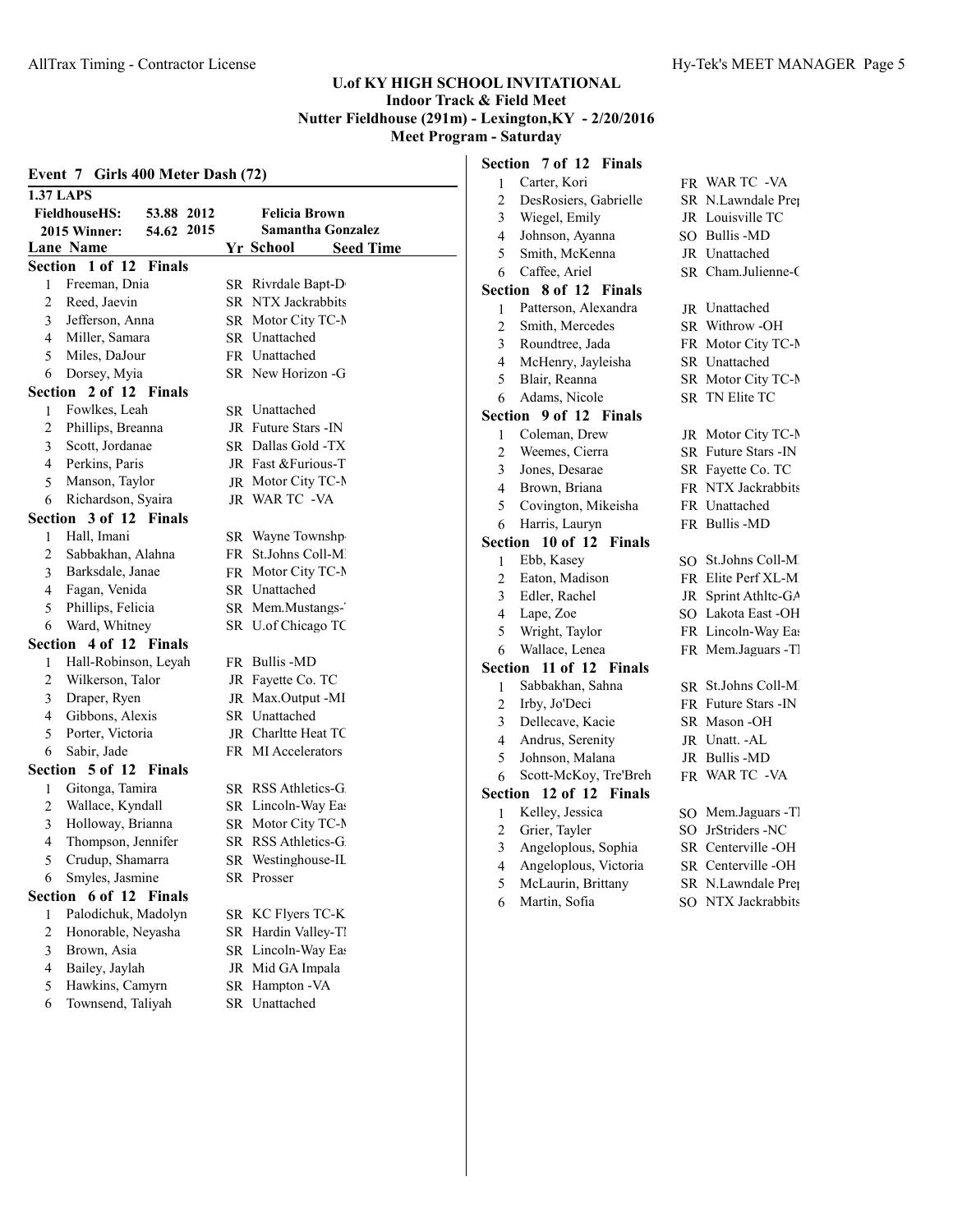|                | Event 8 Boys 400 Meter Dash (47)   |  |  |                                      |  |
|----------------|------------------------------------|--|--|--------------------------------------|--|
|                | <b>1.37 LAPS</b>                   |  |  |                                      |  |
|                | <b>FieldhouseHS:</b><br>46.94 2003 |  |  | <b>Reggie Witherspoon</b>            |  |
|                | 47.16 2015<br>2015 Winner:         |  |  | <b>Will Allen</b>                    |  |
|                | <b>Lane Name</b>                   |  |  | Yr School<br><b>Seed Time</b>        |  |
|                | Section 1 of 8<br>Finals           |  |  |                                      |  |
| 1              | Linton, Steven                     |  |  | SR Intensity -MI                     |  |
| 2              | Bowen, Patrick                     |  |  | SR KC Flyers TC-K                    |  |
| 3              | Hood, Montel                       |  |  | SR Intensity -MI                     |  |
| 4              | Wilson, Quincey                    |  |  | SR Sprint Athltc-GA                  |  |
| 5              | Allen, William                     |  |  | SR Fayette Co. TC                    |  |
| 6              | Herron, Brian                      |  |  | FR Flight 400 TC-G                   |  |
| Section        | 2 of 8 Finals                      |  |  |                                      |  |
| 1              | Chavis, John                       |  |  | <b>SR</b> Indiana Storm              |  |
| 2              | Ferrell, Christopher               |  |  | SO Future Stars - IN                 |  |
| 3              | Green, Noah                        |  |  | SO KC Flyers TC-K                    |  |
| 4              | Mitchell, Gerald                   |  |  | SR Unattached                        |  |
| 5              | Hilson, Nick                       |  |  | SR Fast & Furious-T                  |  |
| 6              | Burnett, James                     |  |  | SR Oxford High -M                    |  |
| Section        | 3 of 8 Finals                      |  |  |                                      |  |
| 1              | Morgan, Jalen                      |  |  | SR Unattached                        |  |
| 2              | Slaughter, Garrett                 |  |  | SR Fast & Furious-T                  |  |
| 3              | Thiel, Brandon                     |  |  | <b>SR</b> Lakes Communi              |  |
| 4              | Adams, Brandon                     |  |  | SO Unatt. -IL                        |  |
| 5              | Leach, Kendall                     |  |  | SR Arch.Carroll-DC                   |  |
| 6              | Ashford, Jayson                    |  |  | JR Unatt. -IL                        |  |
|                | Section 4 of 8 Finals              |  |  |                                      |  |
| 1              | Love, Langston                     |  |  | JR Fayette Co. TC                    |  |
| 2              | Davis, Justin                      |  |  | SR Arch.Carroll-DC                   |  |
| 3              | Burton, Noah                       |  |  | SR Motor City TC-N                   |  |
| 4              | Harris, Kenard                     |  |  | JR Oxford High -M                    |  |
| 5              | Dunwell, Stanley                   |  |  | SR RSS Athletics-G                   |  |
| 6              | Wooddell, Logan                    |  |  | JR Unattached                        |  |
|                | <b>Section 5 of 8 Finals</b>       |  |  |                                      |  |
|                | Lary, Julious                      |  |  |                                      |  |
| $\overline{2}$ |                                    |  |  | SR Unattached<br>SR Fast & Furious-T |  |
| 3              | Rushing, Marquez                   |  |  | FR Lakota East                       |  |
| 4              | Dwyer, Justin                      |  |  |                                      |  |
| 5              | Burke, Asa                         |  |  | SR Col.Panthers -Ol                  |  |
| 6.             | Lewis, Charles                     |  |  | FR Unattached                        |  |
|                | Section 6 of 8 Finals              |  |  |                                      |  |
| 1              | Jones, Jaylen                      |  |  | SR Mem.Jaguars -Tl                   |  |
| $\overline{c}$ | Tinnerman, Grant                   |  |  | SR Centerville-OH                    |  |
| 3              | Lee-Hyman, Branden                 |  |  | SR Border City -ON                   |  |
| $\overline{4}$ | Glauser, Josh                      |  |  | JR Cinc.Sycamore                     |  |
| 5              | Wynn, Delan<br>Tripp, Anthony      |  |  | SR Max.Output -MI                    |  |
| 6              |                                    |  |  | SO JrStriders -NC                    |  |
|                |                                    |  |  |                                      |  |

# **Section 7 of 8 Finals**

| 1  | Lewis, Szechiriah      | SR New Albany TC-           |
|----|------------------------|-----------------------------|
| 2  | Jones, Jayni           | <b>SR</b> East St. Louis-IL |
| 3  | Tolson, Joshua         | JR East St. Louis-IL        |
| 4  | Fogle, Ethan           | SO Arch.Carroll-DC          |
| 5. | Blackwell, Jr. DeCarlo | SR Col.Panthers -OI         |
| 6  | Rhodes, Sanchez        | SR East St. Louis-IL        |
|    | Section 8 of 8 Finals  |                             |
| 1  | Benson, Dominic        | <b>SR</b> Future Stars - IN |
| 2  | Miller, Charles        | SO Trackmyspeed -I          |
| 3  | Irby, Quintsontro      | SR Mem.Jaguars -TI          |
| 4  | Hosley, Jermaine       | SO Sprint Athlte-GA         |
| 5. | Akins, Dallas          | SR Border City -ON          |
| 6  | Kidd, Ahmarri          | <b>JR</b> Motor City TC-N   |

# **Event 9 Girls 800 Meter Run (45)**

|                         | <b>2.74 LAPS</b>                     |                               |
|-------------------------|--------------------------------------|-------------------------------|
|                         | <b>FieldhouseHS:</b><br>2:08.84 2011 | <b>Danielle Pfeifer</b>       |
|                         | 2:09.21 2015<br><b>2015 Winner:</b>  | <b>Ersula Farrow</b>          |
|                         | <b>Lane Name</b>                     | Yr School<br><b>Seed Time</b> |
|                         | Section 1 of 3 Finals                |                               |
| $\mathbf{1}$            | Jackson, Lauren                      | SR Sprint Athlte-GA           |
| $\overline{c}$          | Studebaker, Lainey                   | SR Centerville-OH             |
| $\overline{\mathbf{3}}$ | Kuntz, Emma                          | <b>IR</b> Rams AT             |
| $\overline{4}$          | Burr, Riley                          | <b>SR Milton XCTF Cl</b>      |
| 5                       | Brush, Ellie                         | <b>JR</b> Mason -OH           |
| 6                       | Hendry, Hailey                       | SR Unattached                 |
| 7                       | Dykstra, Chandler                    | SR Unattached                 |
| 8                       | Vogt, Alyssa                         | SR Lincoln-Way Eas            |
| 9                       | Story, Rebecca                       | SO Unattached                 |
| 10                      | Benson, Sydney                       | SR Motor City TC-N            |
| 11                      | Edmundson, Erin                      | SR SpaceJam Daddi             |
| 12                      | Montgomery, Ellunde                  | SR Sprint Athltc-GA           |
| 13                      | Mulzer, Mallory                      | SR Unattached                 |
| 14                      | Robinson, MiKenna                    | FR Unattached                 |
| 15                      | Wade, Bayley                         | JR Pioneer TC -IN             |
|                         | Section 2 of 3 Finals                |                               |
| 1                       | Grant, Jordan                        | JR Beavercreek-OF             |
| $\overline{c}$          | Lay, Kaitlyn                         | <b>SR TN Elite TC</b>         |
| 3                       | Shell, Keleah                        | JR Cont.T-Belles-Tl           |
| $\overline{\mathbf{4}}$ | Rintoul, Melissa                     | SR Centerville-OH             |
| 5                       | Cartier, Naomi                       | SR Asheville -NC              |
| 6                       | Adams, Nicole                        | SR TN Elite TC                |
| 7                       | Pierce, Stephanie                    | SO Beavercreek -OF            |
| 8                       | Coggin, Riley                        | SO Unattached                 |
| 9                       | Jones, Amirah                        | SR WARTC - VA                 |
| 10                      | Buck, Alex                           | SR Unatt. - IN                |
| 11                      | Coleman, Dorriann                    | SO Motor City TC-N            |
| 12                      | Monroe, Lauren                       | JR JrStriders -NC             |
| 13                      | Malchow, Taylor                      | SR Centerville-OH             |
| 14                      | Couwenhoven, Erin                    | SR Lincoln-Way Eas            |
| 15                      | Long, Kendall                        | JR Mem.Jaguars -Tl            |
|                         |                                      |                               |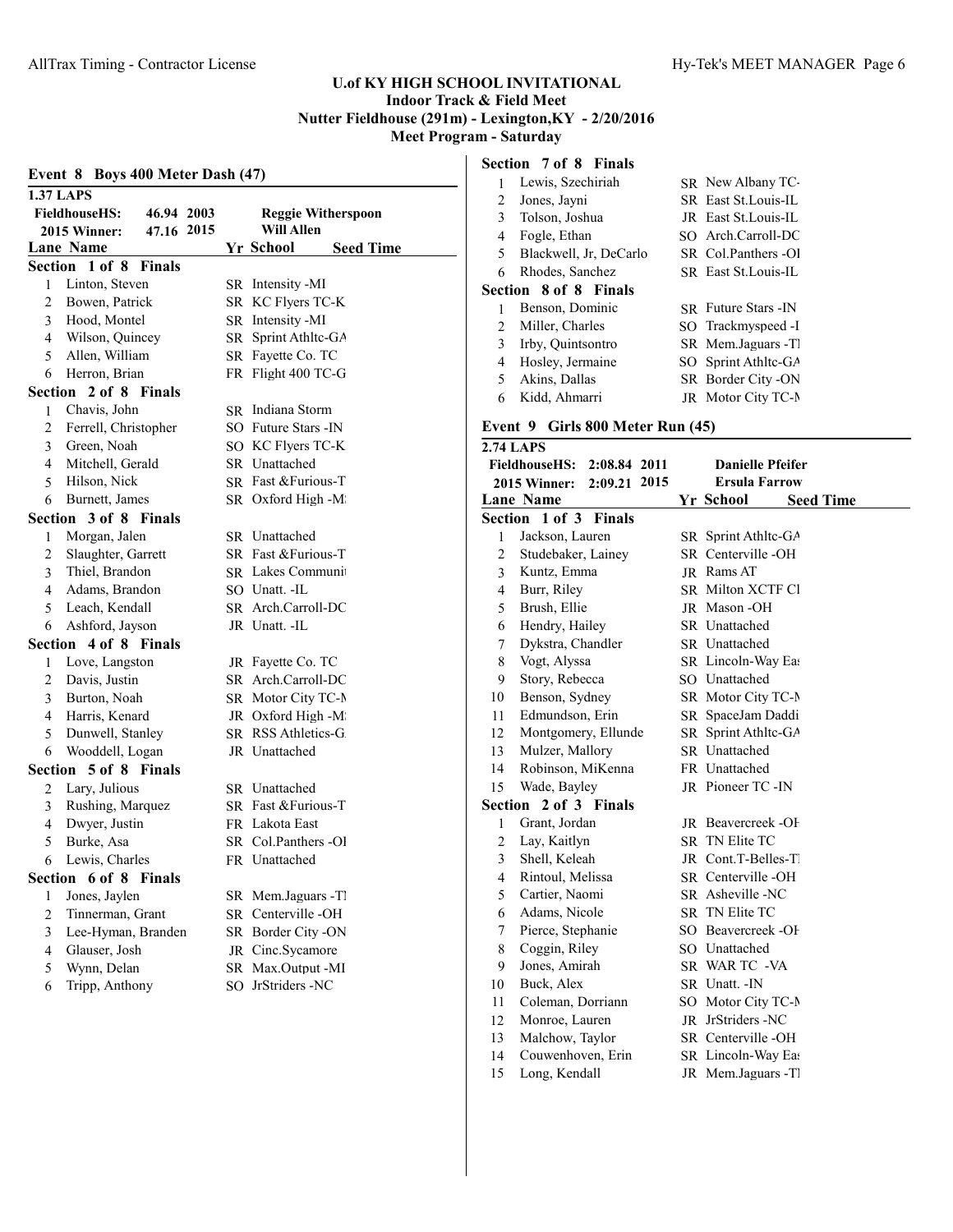# **Section 3 of 3 Finals...(Event 9 Girls 800 Meter Run (45))**

| 1  | Patterson, Alexandra | JR Unattached             |
|----|----------------------|---------------------------|
| 2  | Riley, Shannon       | SO Unattached             |
| 3  | Bailey, Lauren       | JR Westfield -IN          |
| 4  | Brown, Gabby         | JR Westfield -IN          |
| 5  | Hansen, Brittney     | SR Louisville TC          |
| 6  | Smith, Madison       | SO Westfield -IN          |
| 7  | Dooley, Madison      | SR Unattached             |
| 8  | Schuyler, Kailey     | SR Unattached             |
| 9  | Dandridge, Alyssa    | JR Mem.Jaguars -T         |
| 10 | Bechard, Krystalynn  | FR Border City -ON        |
| 11 | Walsh, Morgan        | FR Amelia-OH              |
| 12 | Curry, Rachel        | FR Unattached             |
| 13 | James, Julia         | <b>IR</b> Cont.T-Belles-T |
| 14 | Cosey, Taylor        | FR Unattached             |
| 15 | Miller, Casev        | JR Unattached             |
|    |                      |                           |

# **Event 10 Boys 800 Meter Run (44)**

**2.74 LAPS**

| 1:51.08 2007<br><b>FieldhouseHS:</b><br>2015 Winner:<br>1:51.62 2015 |                                 | <b>Chris Bilbrew</b><br><b>Terrell Jackson</b> |
|----------------------------------------------------------------------|---------------------------------|------------------------------------------------|
|                                                                      | <b>Lane Name</b>                | Yr School<br><b>Seed Time</b>                  |
|                                                                      | Section 1 of 3<br><b>Finals</b> |                                                |
| 1                                                                    | Jackson, Terrell                | SR Mem.Mustangs-                               |
| $\overline{c}$                                                       | Powell, Andew                   | SR SliccEagle -TN                              |
| 3                                                                    | Cooper, Cameron                 | JR Motor City TC-N                             |
| $\overline{\mathbf{4}}$                                              | Taylor, Kieran                  | SR Unattached                                  |
| 5                                                                    | Menyhert, Miles                 | JR Cinc.Sycamore                               |
| 6                                                                    | Bevan, Ryne                     | <b>IR</b> Unatt. -GA                           |
| 7                                                                    | Robinson, Isaiah                | JR Unattached                                  |
| 8                                                                    | Freeman, Dekaryea               | SR Motor City TC-N                             |
| 9                                                                    | Hill, Kobey                     | SR Fast & Furious-T                            |
| 10                                                                   | Nixon, Daniel                   | SR Unattached                                  |
| 11                                                                   | Faust, Brian                    | JR RSS Athletics-G                             |
| 12                                                                   | Bailey, Mikah                   | JR Fayette Co. TC                              |
| 13                                                                   | Ewert, Ben                      | JR Beavercreek-OF                              |
|                                                                      | Section 2 of 3 Finals           |                                                |
| 1                                                                    | Bachmann, Kenton                | SO Hardin Valley-Tl                            |
| $\overline{c}$                                                       | Puskar, Chase                   | SR Unattached                                  |
| 3                                                                    | Mack, Nathan                    | SR Rutherford Co-T                             |
| 4                                                                    | Boles, Bruce                    | SR Rebels TC -TN                               |
| 5                                                                    | Crigger, Alex                   | <b>IR</b> Unattached                           |
| 6                                                                    | Davis, Richard                  | SR Sprint Athltc-GA                            |
| 7                                                                    | Shore, Noah                     | SR Asheville-NC                                |
| 8                                                                    | Jones, Keaton                   | SO Mem.Jaguars -Tl                             |
| 9                                                                    | Horter, Dustin                  | SO Lakota East                                 |
| 10                                                                   | Kuhlmann, Robert                | SR Lakes Communi                               |
| 11                                                                   | Reinke, Jared                   | SR KC Flyers TC-K                              |
| 12                                                                   | Mitchell, Gerald                | SR Unattached                                  |
| 13                                                                   | Nolan, Zachary                  | SR Unattached                                  |
| 14                                                                   | Allen, Jerod                    | SR Intensity -MI                               |
| 15                                                                   | Royal, Jalen                    | JR Future Stars - IN                           |

# **Section 3 of 3 Finals**

| 1  | Baldwin, Da'Shawn   | SR East St. Louis-IL |
|----|---------------------|----------------------|
| 2  | Manuel, Bryaun      | SO East St. Louis-IL |
| 3  | Doktycz, Will       | SR Knox Cath TC-T    |
| 4  | Fulton, Brayden     | <b>SR</b> Unattached |
| 5  | Bah, Sorre          | JR Mem.Jaguars -TI   |
| 6  | Johnson, Alan       | JR Quicksilver - GA  |
| 7  | Johnston, Adam      | SR Rebels TC -TN     |
| 8  | Jones, Colin        | SO Mem.Jaguars -TI   |
| 9  | Cason, Hunter       | SR Bellevll West-IL  |
| 10 | Birindelli, Grant   | SR Unatt. -KY        |
| 11 | Swain, Glavin       | JR Shamrock TC       |
| 12 | Wells, Collin       | <b>SR</b> Unattached |
| 13 | Chism, Cody         | <b>IR</b> Unatt. -KY |
| 14 | Gerhardt, Connor    | JR Rams AT           |
| 15 | Schadler, Nathaniel | SR Ev.Mem HiLight    |
| 16 | Dandridge, Patrick  | JR Mem.Mustangs-     |

# **Event 5 Girls 200 Meter Dash (65)**

| 23.70 2008<br><b>FieldhouseHS:</b> |                        | Chalonda Goodman |  |  |                          |                  |
|------------------------------------|------------------------|------------------|--|--|--------------------------|------------------|
|                                    | 2015 Winner:           | 24.42 2015       |  |  | Khianna Gray             |                  |
|                                    | Lane Name              |                  |  |  | Yr School                | <b>Seed Time</b> |
|                                    | Section 1 of 11 Finals |                  |  |  |                          |                  |
| 1                                  | Bailey, Jaylah         |                  |  |  | JR Mid GA Impala         |                  |
| $\overline{2}$                     | Smith, McKenna         |                  |  |  | <b>IR</b> Unattached     |                  |
| 3                                  | Davis, Stephanie       |                  |  |  | JR Rivrdale Bapt-D       |                  |
| $\overline{4}$                     | White, Danyel          |                  |  |  | <b>SR</b> North Texas AC |                  |
| 5                                  | Hall, Cassondra        |                  |  |  | SR Sprint Athltc-GA      |                  |
| 6                                  | Johnson, Brandee'      |                  |  |  | SR WAR TC -VA            |                  |
|                                    | Section 2 of 11 Finals |                  |  |  |                          |                  |
| 1                                  | Banks, Khoi            |                  |  |  | SR Hampton - VA          |                  |
| $\overline{c}$                     | Leonard, Sierra        |                  |  |  | FR Bullis -MD            |                  |
| 3                                  | Raglin, Brooke         |                  |  |  | JR Fayette Co. TC        |                  |
| $\overline{4}$                     | Irby, Lynna            |                  |  |  | <b>JR</b> Indiana Storm  |                  |
| 5                                  | Miles, DaJour          |                  |  |  | FR Unattached            |                  |
| 6                                  | Seymour, Ashley        |                  |  |  | JR Unattached            |                  |
|                                    | Section 3 of 11 Finals |                  |  |  |                          |                  |
| 1                                  | Pierce, Makayla        |                  |  |  | SR Westinghouse-IL       |                  |
| 2                                  | Jimmar, Kyla           |                  |  |  | SR Harold L Richrd:      |                  |
| 3                                  | Dorsey, Myia           |                  |  |  | SR New Horizon -G        |                  |
| $\overline{4}$                     | Simmons-Avant, Kyara   |                  |  |  | JR Wayne Townshp         |                  |
| 5                                  | Townsend, Taliyah      |                  |  |  | SR Unattached            |                  |
| 6                                  | Towe, Morgan           |                  |  |  | SR WAR TC -VA            |                  |
|                                    | Section 4 of 11 Finals |                  |  |  |                          |                  |
| 1                                  | Sanchious, Jasmyne     |                  |  |  | SR Rivrdale Bapt-D       |                  |
| 2                                  | Covington, Mikeisha    |                  |  |  | FR Unattached            |                  |
| 3                                  | White, Lauren          |                  |  |  | SR Unattached            |                  |
| $\overline{4}$                     | Bracey, Sekayi         |                  |  |  | SR Grnd Rap F.I.R.I      |                  |
| 5                                  | Scott, Taylor          |                  |  |  | SO JrStriders -NC        |                  |
| 6                                  | Rhodes, Kiara          |                  |  |  | JR Mem.Mustangs-         |                  |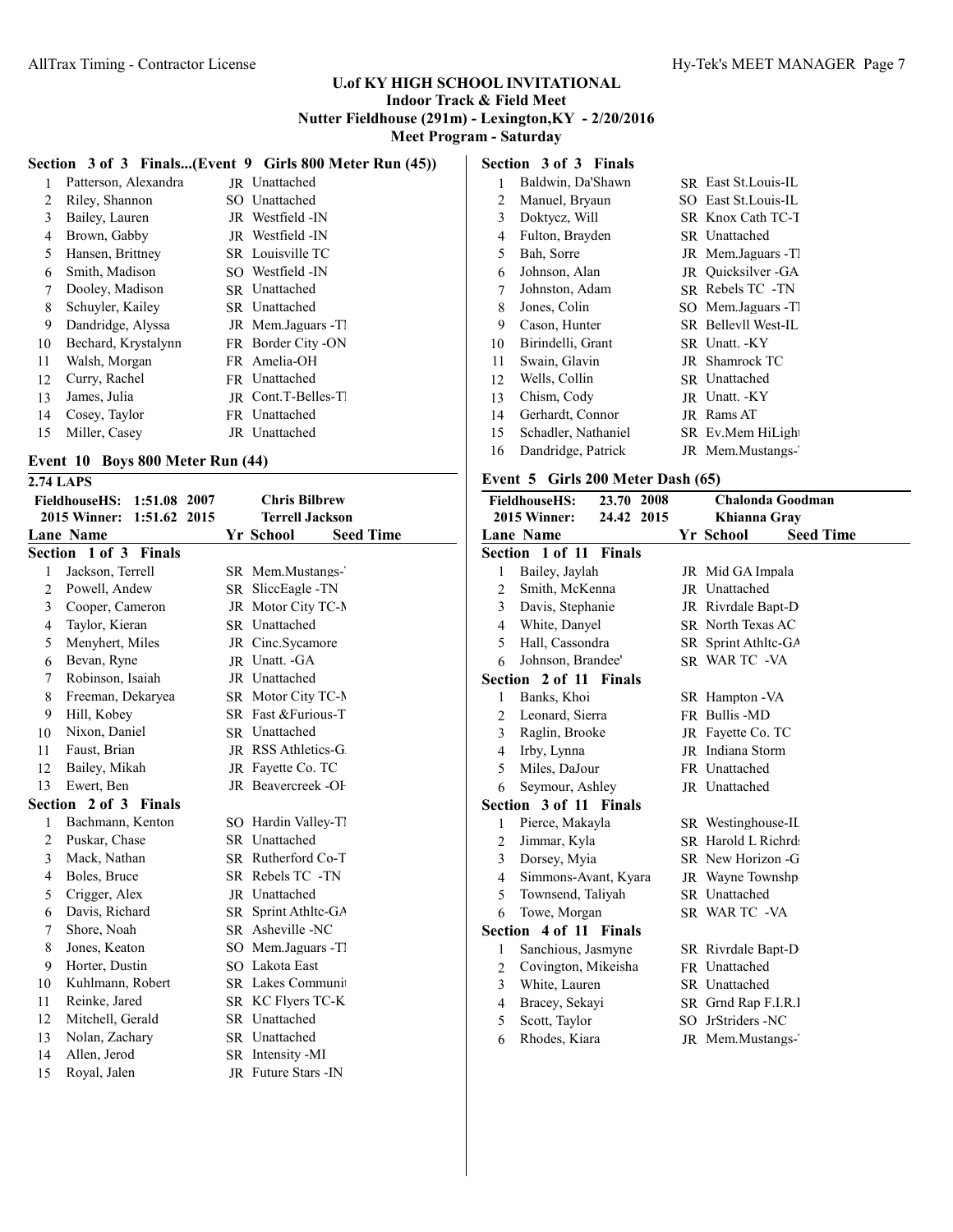# **Section 5 of 11 Finals...(Event 5 Girls 200 Meter Dash (65))**

| 2 | Washington, Bria                         | SR Dallas Gold -TX  |                     | Event 6 Boys 200 Meter Dash (48) |            |  |                       |                  |
|---|------------------------------------------|---------------------|---------------------|----------------------------------|------------|--|-----------------------|------------------|
| 3 | Battle, Diamond                          | SR TrialByFire -TN  |                     | <b>FieldhouseHS:</b>             | 21.16 2015 |  | <b>Jaron Flournoy</b> |                  |
| 4 | DesRosiers, Gabrielle                    | SR N.Lawndale Prep  |                     | 2015 Winner:                     | 21.16 2015 |  | <b>Jaron Flournoy</b> |                  |
|   | Scott, Jordanae                          | SR Dallas Gold -TX  |                     | Lane Name                        |            |  | Yr School             | <b>Seed Time</b> |
| 5 |                                          |                     |                     | Section 1 of 8 Finals            |            |  |                       |                  |
| 6 | Manson, Taylor<br>Section 6 of 11 Finals | JR Motor City TC-N  | 1                   | Jones, Jaylen                    |            |  | SR Mem.Jaguars -Tl    |                  |
|   |                                          |                     | $\overline{c}$      | Peeples, Nicholas                |            |  | JR RSS Athletics-G.   |                  |
|   | Smyles, Jasmine                          | SR Prosser          | 3                   | Meyers, Khance                   |            |  | JR Grnd Rap F.I.R.I   |                  |
| 2 | Beecher, Madison                         | SR RSS Athletics-G  | 4                   | Harrison, Eric                   |            |  | JR St.Johns Coll-M.   |                  |
| 3 | Miller, Samara                           | SR Unattached       | 5                   | Willis, Maxwell                  |            |  | SR Arch.Carroll-DC    |                  |
| 4 | Mason, Brittni                           | SR West Geauga -Ol  | 6                   | Ford, Alize'                     |            |  | SR Unattached         |                  |
| 5 | Giles, Sadi                              | SO NTX Jackrabbits  |                     | Section 2 of 8 Finals            |            |  |                       |                  |
| 6 | Marshall, Tonea                          | SR North Texas AC   | 1                   | Stucker, Paul                    |            |  | SR Cinc.Sycamore      |                  |
|   | Section 7 of 11 Finals                   |                     | $\overline{2}$      | Wilson, Quincey                  |            |  | SR Sprint Athltc-GA   |                  |
|   | Heyward, Kelsey                          | SR Unattached       | 3                   | Wynn, Delan                      |            |  | SR Max.Output -MI     |                  |
| 2 | Pierre-Antoine, Alexis                   | SR Lincoln-Way Eas  | 4                   | Cook, Stedman                    |            |  | SR Arch.Carroll-DC    |                  |
| 3 | Killebrew, Semira                        | FR Unattached       | 5                   | Spears, Tyson                    |            |  | SR Titans TC -GA      |                  |
| 4 | Battle, Anavia                           | JR Intensity -MI    | 6                   | James, Kasaun                    |            |  | SR Trojan Trackstrs   |                  |
| 5 | Richardson, Justice                      | SR Warren G Hardir  |                     | Section 3 of 8 Finals            |            |  |                       |                  |
| 6 | Lewis, Zion                              | SR RSS Athletics-G  | 1                   | Dwyer, Justin                    |            |  | FR Lakota East        |                  |
|   | Section 8 of 11 Finals                   |                     |                     | Chavis, John                     |            |  | SR Indiana Storm      |                  |
|   | Howell, Jasmine                          | SR Lincoln-Way Eas  | $\overline{c}$<br>3 | Allen, Jr., Eric                 |            |  | SO Bullis -MD         |                  |
| 2 | Draper, Ryen                             | JR Max.Output -MI   |                     | Onwuzurike, Chiebuka             |            |  |                       |                  |
| 3 | Pennington, Destiny                      | JR Withrow-OH       | 4                   | Herron, Brian                    |            |  | SR Max.Output -MI     |                  |
| 4 | McKelvy, Tamea                           | JR Motor City TC-N  | 5                   |                                  |            |  | FR Flight 400 TC-G    |                  |
| 5 | Hylton, Kayla                            | SR Lincoln-Way Eas  | 6                   | Buchanan, Deshon                 |            |  | SR Bellevll West-IL   |                  |
| 6 | Perkins, Paris                           | JR Fast & Furious-T |                     | Section 4 of 8 Finals            |            |  |                       |                  |
|   | Section 9 of 11 Finals                   |                     | 1                   | Archer, Brenden                  |            |  | JR Cinc.Sycamore      |                  |
|   | Pronschinske, Rebecca                    | FR Westfield -IN    | $\overline{c}$      | Hewing, Jordan                   |            |  | JR RSS Athletics-G.   |                  |
| 2 | Davis, Isabella                          | FR Elite Perf XL-M  | 3                   | Ashford, Jayson                  |            |  | JR Unatt. -IL         |                  |
| 3 | Johnson, Gabriella                       | JR Bullis-MD        | 4                   | Bowen, Patrick                   |            |  | SR KC Flyers TC-K     |                  |
| 4 | Fagan, Venida                            | SR Unattached       | 5                   | Cobb, Ken                        |            |  | SR Unattached         |                  |
|   | Brown, Asia                              | SR Lincoln-Way Eas  | 6                   | Moore, Matthew                   |            |  | SR Sprint Athltc-GA   |                  |
| 6 | Fowlkes, Leah                            | SR Unattached       |                     | Section 5 of 8 Finals            |            |  |                       |                  |
|   | Section 10 of 11 Finals                  |                     | 1                   | Hunter, Jeremiah                 |            |  | SR Cinc.Sycamore      |                  |
|   | Gay, Trinity                             | FR KY Generals      | $\overline{c}$      | Nixon, Daniel                    |            |  | SR Unattached         |                  |
| 2 | Phillips, Felicia                        | SR Mem.Mustangs-    | 3                   | Morgan, Jalen                    |            |  | SR Unattached         |                  |
| 3 | McCants, Cameron                         | SO NTX Jackrabbits  | 4                   | Adams, Brandon                   |            |  | SO Unatt. - IL        |                  |
| 4 | Freeman, Dnia                            | SR Rivrdale Bapt-D  | 5                   | Lewis, Charles                   |            |  | FR Unattached         |                  |
|   | Ward, Whitney                            | SR U.of Chicago TC  | 6                   | Burke, Asa                       |            |  | SR Col.Panthers -OI   |                  |
|   | 6 Wilkerson, Talor                       | JR Fayette Co. TC   |                     | Section 6 of 8 Finals            |            |  |                       |                  |
|   | Section 11 of 11 Finals                  |                     | 1                   | Lee-Hyman, Branden               |            |  | SR Border City -ON    |                  |
|   | Richards, Arianna                        | SO Bullis -MD       | 2                   | Wooddell, Logan                  |            |  | JR Unattached         |                  |
| 2 | Hawkins, Camyrn                          | SR Hampton - VA     | 3                   | Hart, Mikale                     |            |  | JR Unattached         |                  |
| 3 | Heath, Kaylyn                            | FR Lakota East -OH  | 4                   | Burnett, James                   |            |  | SR Oxford High -M     |                  |
| 4 | McHenry, Jayleisha                       | SR Unattached       | 5                   | Hollis, Russell                  |            |  | SO East St.Louis-IL   |                  |
|   | Jackson, Jada                            | JR Border City -ON  | 6                   | Downing, Denzel                  |            |  | <b>SR</b> Unattached  |                  |
| 6 | McGregor, Juliet                         | FR Unattached       |                     |                                  |            |  |                       |                  |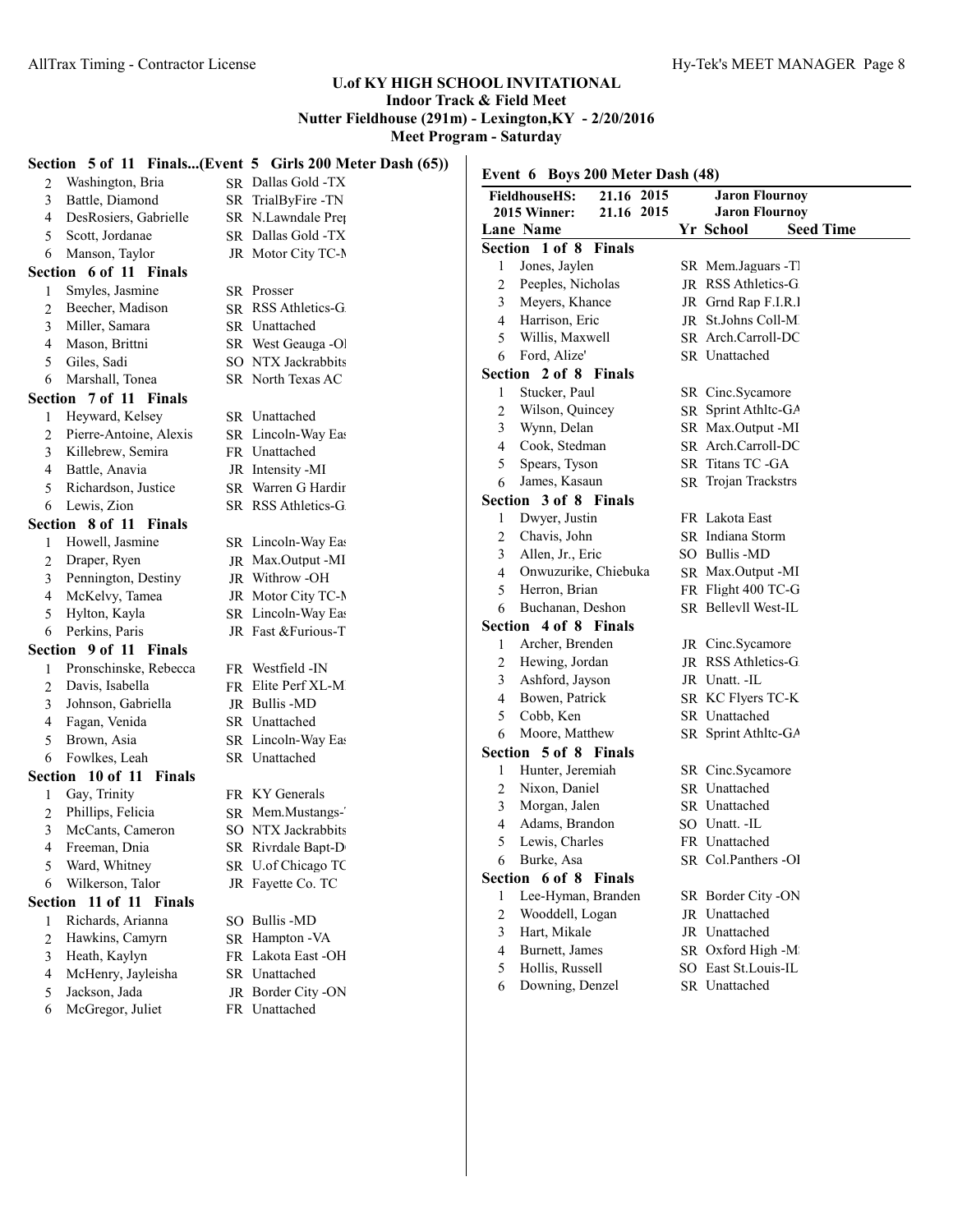# **Section 7 of 8 Finals...(Event 6 Boys 200 Meter Dash (48))**

| 1  | Depp, Dwayne                 | JR KY Elite          |
|----|------------------------------|----------------------|
| 2  | McCarthy, Joseph             | SR Elite Perf XL-M   |
| 3  | Barnes, Kobe                 | SO JrStriders -NC    |
| 4  | Drake, Sheldon               | SR Elite Perf XL-M   |
| 5  | Johnson, Kevin               | FR East St. Louis-IL |
| 6  | Watson, Bryce                | SO Bullis -MD        |
|    | <b>Section 8 of 8 Finals</b> |                      |
| 1  | Green, Noah                  | SO KC Flyers TC-K    |
| 2  | Vaught, J.P.                 | FR Unattached        |
| 3  | Mcdowell, Jeremy             | JR TrialByFire -TN   |
| 4  | Ruiz, Cameron                | JR Lakes Communi     |
| 5. | Daniel, Miles                | SR Motor City TC-N   |
| 6  | Harris, Shane                | SR Kentwood TC -N    |

## **Event 13 Girls 2 Mile Run (30)**

|                  | <b>11.04 LAPS</b>           |    |                                      |
|------------------|-----------------------------|----|--------------------------------------|
|                  | Waterfall start             |    |                                      |
|                  | FieldhouseHS: 10:46.32 2014 |    | <b>Annie Heffernan</b>               |
|                  | 2015 Winner: 10:53.18 2015  |    | <b>Taylor Cuneo</b>                  |
| <b>Lane Name</b> |                             |    | <b>Yr School</b><br><b>Seed Time</b> |
| Section          | 1 of 1 Finals               |    |                                      |
| 1                | Reinhart, Michaela          |    | JR Knights Elite                     |
| $\overline{2}$   | Cheeseman, Claire           | JR | Talon TC -TN                         |
| 3                | Murphy, Maegan              |    | SR Mason-OH                          |
| $\overline{4}$   | Reed, Mikayla               |    | SO Unattached                        |
| 5                | Shepard, Caitlin            |    | SR Unattached                        |
| 6                | Schumacher, Niamh           |    | JR Unattached                        |
| 7                | Murray, Megan               |    | SR Rebels TC -TN                     |
| 8                | Sleenhof, Annika            |    | SO Unattached                        |
| 9                | Walsh, Kelli                |    | SO Centerville-OH                    |
| 10               | Buck, Alex                  |    | SR Unatt. - IN                       |
| 11               | Lee, Lydia                  |    | SR Unattached                        |
| 12               | Schaeffer, Eliza Jane       |    | SR Blue Devil TC                     |
| 13               | Henderson, Ailee            |    | JR Mason-OH                          |
| 14               | Larkin, Sydney              |    | SR Louisville TC                     |
| 15               | Louk, Emily                 |    | SO WV Flyers                         |
| 16               | Walker, Maddie              |    | FR Amelia-OH                         |
| 17               | Poppell, Sierra             |    | SR Unattached                        |
| 18               | Wills, Sarah                |    | SR WV Flyers                         |
| 19               | Lowe, Savannah              |    | FR Centerville -OH                   |
| 20               | Hayes, Kendall              |    | FR Unattached                        |
| 21               | Thorman, Jenna              |    | JR NTX Jackrabbits                   |
| 22               | Kurkura, Peyton             |    | SO WV Flyers                         |
| 23               | Chastain, Emily             |    | SO NTX Jackrabbits                   |
| 24               | Fryman, Avery               |    | SO SpaceJam Daddi                    |
| 25               | Manning, Melanie            |    | <b>SR</b> Madison Central            |
| 26               | Lawson, Jodie               |    | SO Cinc.Sycamore                     |
| 27               | Sutherland, Lexi            |    | JR Unattached                        |
| 28               | Cronin, Elizabeth           |    | SR Westfield -IN                     |
| 29               | Grantz, Jordan              |    | SO Rams AT                           |
| 30               | Pifer, Gretchen             |    | JR WV Flyers                         |
|                  |                             |    |                                      |

|                | <b>11.04 LAPS</b>                                       |                                    |
|----------------|---------------------------------------------------------|------------------------------------|
|                | Waterfall start<br><b>FieldhouseHS:</b><br>8:59.39 2013 | <b>Brock Baker</b>                 |
|                | 2015 Winner:<br>9:27.97 2015                            | <b>John Murdock</b>                |
|                | Lane Name                                               | Yr School<br><b>Seed Time</b>      |
|                | Section 1 of 1 Finals                                   |                                    |
| 1              | Winders, Javan                                          | SR Tm Mansfield -T                 |
| $\overline{2}$ | Coffey, David                                           | <b>SR</b> Unattached               |
| 3              | Duchatschek, Clayton                                    | JR Unattached                      |
| 4              | Chavez, Johnathan                                       | SR Knox Cath TC-T                  |
| 5              | Stricklen, Nick                                         | <b>SR</b> Unattached               |
| 6              | Holliday, Davis                                         | SO SliccEagle -TN                  |
| $\overline{7}$ | Dowdy, Tanner                                           | SR Unattached                      |
| 8              | Minor, Alex                                             | SR WV Flyers                       |
| 9              | Henthorn, Sam                                           | SR Westfield -IN                   |
| 10             | Longfellow, Nathan                                      | <b>SR</b> Unattached               |
| 11             | Mortimer, Alex                                          | JR Fayette Co. TC                  |
| 12             | Birdsall, Zach                                          | <b>IR</b> Fairfield -OH            |
| 13             | Duhamel, Gashaw                                         | <b>SR</b> Unattached               |
| 14             | Lamb, Colin                                             | <b>IR</b> Unattached               |
| 15             | Huff, Adam                                              | JR Unattached                      |
| 16             | Schaefer, Patrick                                       | SO Lville Xtreme                   |
| 17             | Vroon, Jackson                                          | JR Unattached                      |
| 18             | Ford, Ryan                                              | <b>SR</b> Unattached               |
| 19             | Gemechu, Malick                                         | <b>SR</b> Unattached               |
| 20             | Mearns, Geoffrey                                        | <b>SR</b> Unattached               |
| 21             | Winders, Titus                                          | SO Tm Mansfield -T                 |
| 22             | Tinal, Hayden                                           | <b>SR</b> Unattached               |
| 23             | White, Philip                                           | SO WV Flyers                       |
| 24             | Hill, Thomas                                            | JR KY Generals                     |
| 25             | Wells, Emerson                                          | SO Unattached                      |
| 26             | Parsley, Ethan                                          | SR Westfield -IN                   |
| 27             | Mathews, Austin                                         | FR Bulldog TC                      |
| 28             | Murdock, Joe                                            | SO Indian Hill -OH                 |
| 29             | Lawson, Kevin                                           | JR Cinc.Sycamore<br>SO Shamrock TC |
| 30             | Warren, Trevor                                          |                                    |

|                                                           | Teams MUST RE-CONFIRM their intention to compete at the |       |                  |  |  |  |
|-----------------------------------------------------------|---------------------------------------------------------|-------|------------------|--|--|--|
|                                                           | Check-In table BEFORE the start of the Womens 2 Mile.   |       |                  |  |  |  |
|                                                           | 5.49 LAPS TOTAL (1.37 Laps per runner)                  |       |                  |  |  |  |
| FieldhouseHS: 3:45.91 2015 Motor City Track Club          |                                                         |       |                  |  |  |  |
|                                                           | A Jefferson, J Powell, D Coleman, E Farrow              |       |                  |  |  |  |
| 2015 Winner: 3:45.91 2015<br><b>Motor City Track Club</b> |                                                         |       |                  |  |  |  |
| A Jefferson, J Powell, D Coleman, E Farrow                |                                                         |       |                  |  |  |  |
|                                                           | Lane Team                                               | Relay | <b>Seed Time</b> |  |  |  |
|                                                           | Section 1 of 4 Finals                                   |       |                  |  |  |  |
|                                                           | Bullis -MD                                              | B     |                  |  |  |  |
|                                                           | 2 Future Stars - IN                                     |       |                  |  |  |  |
| 3                                                         | Motor City TC-MI                                        |       |                  |  |  |  |
| 4                                                         | Sprint Athltc-GA                                        |       |                  |  |  |  |
| $\sim$                                                    | WAR TC -VA                                              |       |                  |  |  |  |
| 6                                                         | <b>Bullis -MD</b>                                       |       |                  |  |  |  |
|                                                           |                                                         |       |                  |  |  |  |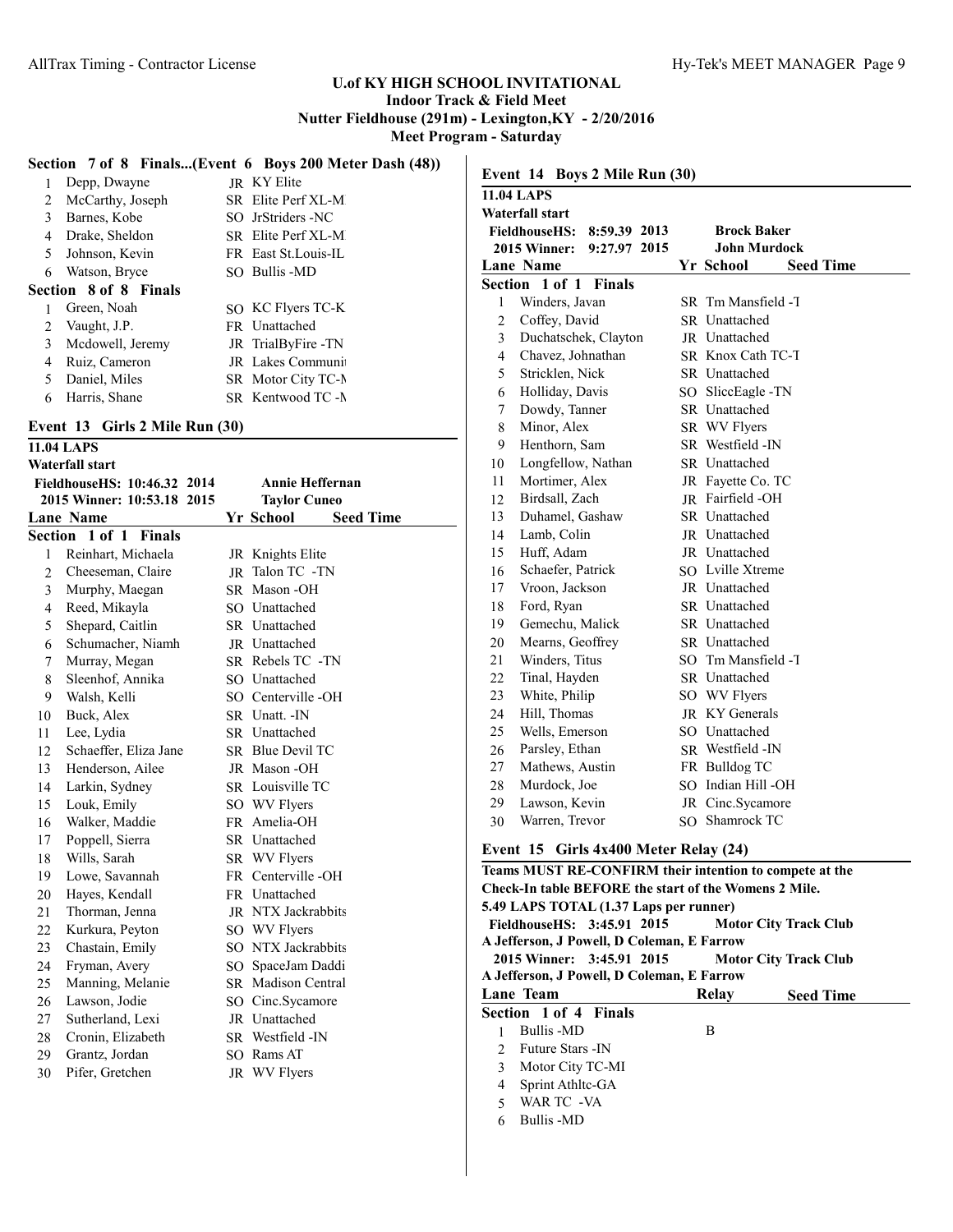# **U.of KY HIGH SCHOOL INVITATIONAL**

# **Indoor Track & Field Meet Nutter Fieldhouse (291m) - Lexington,KY - 2/20/2016**

**Meet Program - Saturday**

| Section 2 of 4 Finals(Event 15 Girls 4x400 Meter Relay (24                                    | Event 17 Girls 4x800 Meter Relay (13)                                 |             |                                  |
|-----------------------------------------------------------------------------------------------|-----------------------------------------------------------------------|-------------|----------------------------------|
| Rams AT                                                                                       |                                                                       |             |                                  |
| RSS Athletics-GA<br>2                                                                         | 10.96 LAPS TOTAL                                                      |             |                                  |
| Mason -OH<br>3                                                                                | (2.74 Laps per runner)                                                |             |                                  |
| NTX Jackrabbits<br>4                                                                          | FieldhouseHS: 9:29.08 2004                                            |             | <b>Detroit Cheetahs-MI</b>       |
| Lincoln-Way East<br>5                                                                         | 2015 Winner: 9:32.55 2015<br>A Tanner, r lobelson, R Jantzi, M Meadow | Kindersport |                                  |
| Centerville -OH<br>6                                                                          | Lane Team                                                             | Relay       |                                  |
| Section 3 of 4 Finals                                                                         | Section 1 of 1 Finals                                                 |             | <b>Seed Time</b>                 |
| Fayette Co. TC                                                                                | Talon TC -TN                                                          |             |                                  |
| SpaceJam Daddies<br>2                                                                         | 1<br>Westfield -IN                                                    |             |                                  |
| Cinc.Sycamore<br>3                                                                            | 2<br>Rams AT                                                          |             |                                  |
| Mem.Jaguars -TN<br>4                                                                          | 3                                                                     |             |                                  |
| Withrow -OH<br>5                                                                              | Mason -OH<br>4<br>Noblesville -IN                                     |             |                                  |
| St.Johns Coll-MD<br>6                                                                         | 5<br><b>Blue Devil TC</b>                                             | B           |                                  |
| Section 4 of 4 Finals                                                                         | 6<br>Centerville -OH                                                  |             |                                  |
| Border City -ON<br>1                                                                          | Louisville TC                                                         |             |                                  |
| Hardin Valley-TN<br>2                                                                         | 8<br>Louisville TC                                                    | B           |                                  |
| Rivrdale Bapt-DC<br>3                                                                         | 9                                                                     |             |                                  |
| Wayne Townshp-IN<br>4                                                                         | Noblesville -IN<br>10                                                 |             |                                  |
| JrStriders -NC<br>5                                                                           | Cinc.Sycamore<br>11<br>Beavercreek -OH                                |             |                                  |
| Louisville TC<br>6                                                                            | 12<br>WV Flyers                                                       |             |                                  |
|                                                                                               | 13                                                                    |             |                                  |
| Event 16 Boys 4x400 Meter Relay (17)                                                          | Event 18 Boys 4x800 Meter Relay (16)                                  |             |                                  |
| Teams MUST RE-CONFIRM their intention to compete at the                                       | 10.96 LAPS TOTAL                                                      |             |                                  |
| Check-In table BEFORE the start of the Womens 2 Mile.                                         | (2.74 Laps per runner)                                                |             |                                  |
| 5.49 LAPS TOTAL (1.37 Laps per runner)<br>FieldhouseHS: 3:13.32 2003<br><b>New Horizon-GA</b> | FieldhouseHS: 7:48.77 2007                                            |             | <b>Smiths Station-AL</b>         |
|                                                                                               |                                                                       |             |                                  |
|                                                                                               | 2015 Winner: 8:05.95 2015                                             |             | <b>Cherokee Elite Track Club</b> |
| 2015 Winner: 3:18.07 2015<br><b>Michigan All-Stars</b>                                        |                                                                       |             |                                  |
| S Bowden, B Ellington, J Flournoy, J Liebert                                                  | J Bindner, W Doktycz, Z Long, J Chavez<br>Lane Team                   | Relay       |                                  |
| <b>Seed Time</b><br>Lane Team<br>Relay                                                        | Section 1 of 1 Finals                                                 |             | <b>Seed Time</b>                 |
| Section 1 of 3 Finals                                                                         | Cinc.Sycamore                                                         |             |                                  |
| Lakes Community                                                                               | Nashville TC -TN<br>2                                                 |             |                                  |
| Fayette Co. TC<br>2                                                                           | Lakes Community<br>3                                                  |             |                                  |
| Future Stars - IN<br>3                                                                        | Rebels TC -TN<br>4                                                    |             |                                  |
| Arch.Carroll-DC<br>4                                                                          | Oak Ridge TC-TN<br>5                                                  |             |                                  |
| Sprint Athltc-GA<br>5                                                                         | Centerville -OH<br>6                                                  |             |                                  |
| East St.Louis-IL<br>6                                                                         | Asheville-NC<br>7                                                     |             |                                  |
| Section 2 of 3 Finals                                                                         | Beavercreek -OH<br>8                                                  |             |                                  |
| Oxford High -MS<br>1                                                                          | SliccEagle -TN                                                        |             |                                  |
| Intensity -MI<br>2                                                                            | Knights Elite<br>10                                                   |             |                                  |
| RSS Athletics-GA<br>3                                                                         | East St.Louis-IL<br>11                                                |             |                                  |
| Fast &Furious-TN<br>4                                                                         | Mem.Jaguars -TN<br>12                                                 |             |                                  |
| Centerville-OH<br>5                                                                           | Westfield -IN<br>13                                                   |             |                                  |
| Motor City TC-MI<br>6                                                                         | Ev.Mem HiLights<br>14                                                 |             |                                  |
| Section 3 of 3 Finals                                                                         | Lville Xtreme<br>15                                                   |             |                                  |
| Trackmyspeed -IN<br>2                                                                         | Flashes TC -IN<br>16                                                  |             |                                  |
| JrStriders -NC<br>3                                                                           |                                                                       |             |                                  |
| Ev.Mem HiLights<br>4                                                                          |                                                                       |             |                                  |
| Cinc.Sycamore<br>5                                                                            |                                                                       |             |                                  |
| Hardin Valley-TN<br>6                                                                         |                                                                       |             |                                  |
|                                                                                               |                                                                       |             |                                  |
|                                                                                               |                                                                       |             |                                  |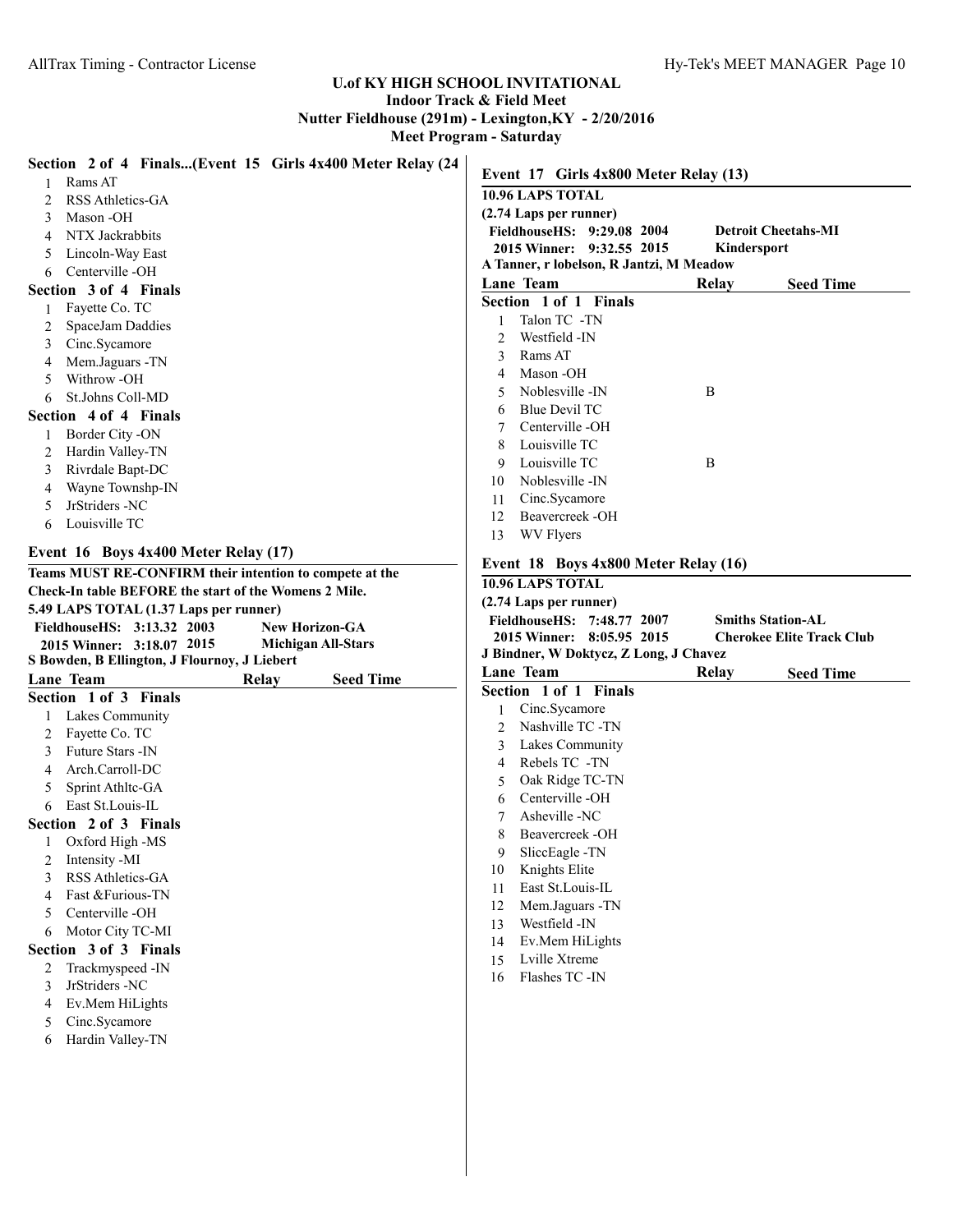| Girls Shot Put (32)<br>Event 29 |                             |  |                               |  |  |
|---------------------------------|-----------------------------|--|-------------------------------|--|--|
| <b>Four Throw Final</b>         |                             |  |                               |  |  |
|                                 | FieldhouseHS: 47-09.50 2015 |  | <b>Kathleen Young</b>         |  |  |
|                                 | 2015 Winner: 47-09.50 2015  |  | <b>Kathleen Young</b>         |  |  |
| Pos                             | <b>Name</b>                 |  | Yr School<br><b>Seed Mark</b> |  |  |
| Flight                          | 1 of 2 Finals               |  |                               |  |  |
| 1                               | Roush, Katie                |  | JR Centerville-OH             |  |  |
| $\overline{c}$                  | Miller, Lauren              |  | SR Fayette Co. TC             |  |  |
| 3                               | Seyfang, Katie              |  | SO Miami Trace -OI            |  |  |
| 4                               | Jones, Kayla                |  | JR Rivrdale Bapt-D            |  |  |
| 5                               | Merrell, Nautica            |  | SR Cont.T-Belles-T            |  |  |
| 6                               | Shorter, Tiara              |  | SO L.I.F.T. -IN               |  |  |
| 7                               | LaDere, Lauren              |  | JR Lincoln-Way East           |  |  |
| 8                               | Simon, Reshanna             |  | SR Centerville-OH             |  |  |
| 9                               | Baskin, Monya               |  | JR Oxford High -M             |  |  |
| 10                              | Laws, Brianna               |  | SO KY Elite                   |  |  |
| 11                              | Pattell, Paige              |  | <b>SR KY Elite</b>            |  |  |
| 12                              | Walker, Nazarin             |  | SR Rivrdale Bapt-D            |  |  |
| 13                              | Griffin, Logan              |  | SR Throw1Deep -G.             |  |  |
| 14                              | Jackson, Deaizha            |  | SR Fayette Co. TC             |  |  |
| 15                              | Porter, Logan               |  | SR Lakota West -OF            |  |  |
| 16                              | Chambers, Francesca         |  | JR Rivrdale Bapt-D            |  |  |
|                                 | Flight 2 of 2 Finals        |  |                               |  |  |
| $\mathbf{1}$                    | Reichert, Mikayla           |  | SR Unattached                 |  |  |
| $\overline{2}$                  | Williams, Milan             |  | SR Throw1Deep -G.             |  |  |
| 3                               | Lancaster, Rachel           |  | SR Louisville TC              |  |  |
| 4                               | Caldwell, Jada              |  | JR Westfield - IN             |  |  |
| 5                               | Buxton, Symphony            |  | JR Hardin Valley-Tl           |  |  |
| 6                               | Walker, Sydnee              |  | JR Throw1Deep -G.             |  |  |
| 7                               | Artis, Grace                |  | JR Throw1Deep -G.             |  |  |
| 8                               | Pauley, Carrol              |  | JR Riverdale -OH              |  |  |
| 9                               | Brinson, Kamryn             |  | SR Throw1Deep -G.             |  |  |
| 10                              | Bowman, Camryn              |  | JR Throw1Deep -G.             |  |  |
| 11                              | Trotman, Isis               |  | SR Centerville-OH             |  |  |
| 12                              | King, Amaya                 |  | SO Mason -OH                  |  |  |
| 13                              | Springs, Alycia             |  | SR Unattached                 |  |  |
| 14                              | Lee, Madelyn                |  | SR Throw1Deep -G.             |  |  |
| 15                              | Meier, Emily                |  | SR Unattached                 |  |  |
| 16                              | Young, Kathleen             |  | JR Unattached                 |  |  |
|                                 |                             |  |                               |  |  |

|                                                           | <b>Four Throw Final</b> |                                             |                     |  |  |
|-----------------------------------------------------------|-------------------------|---------------------------------------------|---------------------|--|--|
| FieldhouseHS: 60-10.50 2008<br>2015 Winner: 56-03.50 2015 |                         | <b>Tyler Hiatt</b><br><b>Evan McCracken</b> |                     |  |  |
|                                                           |                         |                                             |                     |  |  |
|                                                           | Flight 1 of 2 Finals    |                                             |                     |  |  |
|                                                           | Smith, Brandon          |                                             | FR Throw 1Deep - G. |  |  |
|                                                           | 2 Loper, Justyn         |                                             | FR Throw1Deep -G.   |  |  |
| 3                                                         | Gerhardt, Nick          |                                             | SR Harrison HS-OI   |  |  |

4 Neilson, Jacquez SR Oxford High -M Bertucci, Derek JR L.I.F.T. -IN 6 Fineberg, Scott SO Throw1Deep -G.<br>7 Woldeyohannes, Birook SR Throw1Deep -G.

JR Hardin Valley-TI

**Event 30 Boys Shot Put (27)**

7 Woldeyohannes, Birook<br>8 Jones, Elijah

| 9  | Hallof, Andrew       | <b>SR</b> Unattached     |
|----|----------------------|--------------------------|
| 10 | Knauer, Dylan        | JR Harrison HS-OI        |
| 11 | Vollet, Colin        | SR Knights Elite         |
| 12 | Edge, Robert         | SO Throw1Deep -G.        |
| 13 | Wonsley, Nate        | SO Throw1Deep -G.        |
|    | Flight 2 of 2 Finals |                          |
| 1  | Littleton, Brandon   | SR Harrison HS-OI        |
| 2  | Hudson, Bryan        | <b>FR</b> Cardinals Club |
| 3  | Stricker, Bryce      | SR Moeller -OH           |
| 4  | Kolb, John           | <b>SR</b> Unattached     |
| 5  | Schulte, Michael     | SR Colonels TC           |
| 6  | Snyder, Austin       | SR Glen Este -OH         |
| 7  | Horton, Mikel        | SR Fayette Co. TC        |
| 8  | Patrick, George      | SR Kindersport -TN       |
| 9  | Stanley, Jay         | <b>SR</b> Unattached     |
| 10 | Loper, Jr, Madias    | JR Throw1Deep -G.        |
| 11 | Smith, Arik          | JR Unattached            |
| 12 | Fanta, Trent         | SR L.I.F.T. -IN          |
| 13 | Lane, Nick           | JR Bowling Green-C       |
| 14 | Rogers, Isaiah       | SR Throw1Deep -G.        |

# **Event 25 Girls Long Jump (26)**

| FieldhouseHS: 19-01.25 2012<br><b>Kendell Williams</b> |                            |  |                               |  |  |  |
|--------------------------------------------------------|----------------------------|--|-------------------------------|--|--|--|
|                                                        | 2015 Winner: 18-05.50 2015 |  | <b>Autumn Robinson</b>        |  |  |  |
| <b>Name</b><br>Pos                                     |                            |  | <b>Seed Mark</b><br>Yr School |  |  |  |
| Flight 1 of 2 Finals                                   |                            |  |                               |  |  |  |
| Spears, Sydney<br>1                                    |                            |  | SO Westfield - IN             |  |  |  |
| Young, Madalyn<br>2                                    |                            |  | SR Harrison HS-OI             |  |  |  |
| 3                                                      | Burton Rojas, Leona        |  | SR Batavia -OH                |  |  |  |
| Kelley, Jessica<br>4                                   |                            |  | SO Mem.Jaguars -TI            |  |  |  |
| Lewis, Caroline<br>5                                   |                            |  | FR TN Elite TC                |  |  |  |
| Edwards, Mariah<br>6                                   |                            |  | <b>SR</b> Unattached          |  |  |  |
| 7<br>Slater, Grace                                     |                            |  | JR Fayette Co. TC             |  |  |  |
| 8                                                      | Muhammad, Kyara            |  | <b>IR</b> Future Stars - IN   |  |  |  |
| 9<br>Odom, Brittany                                    |                            |  | <b>SR</b> Unattached          |  |  |  |
| 10                                                     | Sabharwal, Izabella        |  | <b>JR</b> Natnl Cathedral     |  |  |  |
| Woodson, Ravon<br>11                                   |                            |  | SR Wayne Townshp              |  |  |  |
| Robinson, Jaimie<br>12                                 |                            |  | JR U. of Chicago TC           |  |  |  |
| 13<br>Lesh, Jordyn                                     |                            |  | JR Unattached                 |  |  |  |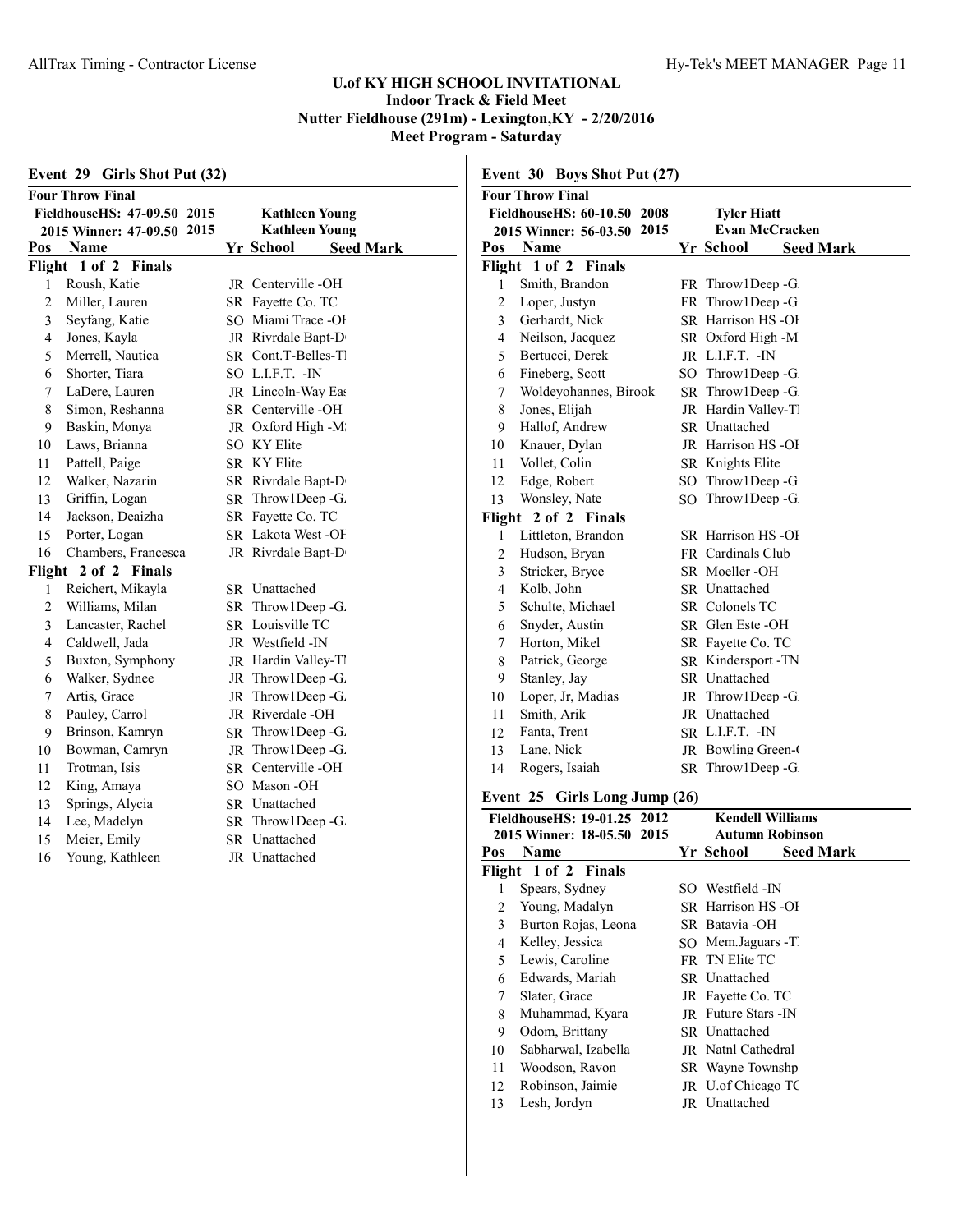# **Flight 2 of 2 Finals...(Event 25 Girls Long Jump (26))**

|    | Rich, Bethany        | SR Unattached        |
|----|----------------------|----------------------|
| 2  | Carpenter, Niyah     | JR Withrow -OH       |
| 3  | Davis, Stephanie     | JR Rivrdale Bapt-D   |
| 4  | Scott-Kilgo, Jasmine | SO Border City -ON   |
| 5  | Udoumana, Imani      | JR Unattached        |
| 6  | Bygrave, Breanne     | SR JrStriders -NC    |
| 7  | Lightfoot, Angelica  | SR Mem.Mustangs-     |
| 8  | Edler, Rachel        | JR Sprint Athltc-GA  |
| 9  | Milton, Taryn        | SR North Texas AC    |
| 10 | Carothers, Imani     | SO U.of Chicago TC   |
| 11 | Teague, Nicole       | SR Ouicksilver - GA  |
| 12 | Gibbons, Alexis      | SR Unattached        |
| 13 | Lewis, Lindsay       | <b>IR</b> Bullis -MD |
|    |                      |                      |

## **Event 26 Boys Long Jump (26)**

|                            | FieldhouseHS: 25-00.50 2008<br><b>Christian Taylor</b> |  |                               |  |  |
|----------------------------|--------------------------------------------------------|--|-------------------------------|--|--|
| 2015 Winner: 22-00.50 2015 |                                                        |  | <b>Ayron Monroe</b>           |  |  |
| Pos                        | Name                                                   |  | Yr School<br><b>Seed Mark</b> |  |  |
|                            | Flight 1 of 2 Finals                                   |  |                               |  |  |
| 1                          | Simmons, Johnathon                                     |  | SR Rivrdale Bapt-D            |  |  |
| $\overline{2}$             | Hollis, Russhyd                                        |  | FR East St. Louis-IL          |  |  |
| 3                          | Syrus, Will                                            |  | SO Indy Flight                |  |  |
| 4                          | Hilliard, Tias                                         |  | SR Oxford High -M             |  |  |
| 5                          | Dennis, Armante                                        |  | SR Sprint Athltc-GA           |  |  |
| 6                          | Goodwin, Jeffrey                                       |  | SR Unattached                 |  |  |
| 7                          | Masterson, Max                                         |  | JR Lville Xtreme              |  |  |
| 8                          | Rogers, Noah                                           |  | SR Indy Flight                |  |  |
| 9                          | Johnson, Tu'Ron                                        |  | SO Bellevll West-IL           |  |  |
| 10                         | Phipps, Theo                                           |  | JR St. Rita -IL               |  |  |
| 11                         | Motley, Xavior                                         |  | SR Centerville-OH             |  |  |
| 12                         | Boyce, DeAntonie                                       |  | JR Mem.Mustangs-              |  |  |
| 13                         | Hardy, Jordon                                          |  | JR Unattached                 |  |  |
|                            | Flight 2 of 2 Finals                                   |  |                               |  |  |
| 1                          | Beltz, Ryan                                            |  | JR Elite Perf XL-M            |  |  |
| $\overline{2}$             | Biddix, Santos                                         |  | FR Soaring Eagles             |  |  |
| 3                          | Allen, Austin                                          |  | FR Bullis -MD                 |  |  |
| 4                          | London, Terrance                                       |  | <b>SR</b> MI Accelerators     |  |  |
| 5                          | Kelly, Patrick                                         |  | JR Fayette Co. TC             |  |  |
| 6                          | Stephens, Bruce                                        |  | SR Future Stars - IN          |  |  |
| 7                          | James, Kasaun                                          |  | <b>SR</b> Troian Trackstrs    |  |  |
| 8                          | Beverly, Malik                                         |  | SR Unatt. - OH                |  |  |
| 9                          | Spears, Tyson                                          |  | SR Titans TC -GA              |  |  |
| 10                         | Motley, Ilyaas                                         |  | SR Centerville-OH             |  |  |
| 11                         | Ruiz, Cameron                                          |  | JR Lakes Communi              |  |  |
| 12                         | Patrick, George                                        |  | SR Kindersport-TN             |  |  |
| 13                         | Harper, Denzel                                         |  | SR Quicksilver - GA           |  |  |

|                                                                          | Event 23 Girls Pole Vault (24)    |  |                                        |  |  |  |  |
|--------------------------------------------------------------------------|-----------------------------------|--|----------------------------------------|--|--|--|--|
|                                                                          | <b>Height Progression:</b>        |  |                                        |  |  |  |  |
| 8-6, 9-2, 9-10, 10-6, 11-0,+6 inch<br>12-09 2010<br><b>FieldhouseHS:</b> |                                   |  |                                        |  |  |  |  |
|                                                                          | 12-00 2015<br><b>2015 Winner:</b> |  | <b>Margo Tucker</b><br>Julia Junkroski |  |  |  |  |
| Pos                                                                      | Name                              |  | Yr School<br><b>Seed Mark</b>          |  |  |  |  |
|                                                                          | Flight 1 of 1 Finals              |  |                                        |  |  |  |  |
| 1                                                                        | Cardwell-Copenhefer, Zoe          |  | SR Rams AT                             |  |  |  |  |
| $\overline{2}$                                                           | Bruns, Kara                       |  | SO Louisville TC                       |  |  |  |  |
| 3                                                                        | Gillihan, Caitlin                 |  | FR TX Conigliettos                     |  |  |  |  |
| $\overline{4}$                                                           | Gross, Marley                     |  | SO Madison Central                     |  |  |  |  |
| 5                                                                        | Wakefield, Ariel                  |  | <b>SR</b> Fuzion Athletics             |  |  |  |  |
| 6                                                                        | Scoggin, Codi                     |  | SO Wayne HS -OH                        |  |  |  |  |
| 7                                                                        | Hines, Jadyn                      |  | SO Madison Central                     |  |  |  |  |
| 8                                                                        | Hill, Kayla                       |  | SO PV Elite - IN                       |  |  |  |  |
| 9                                                                        | Wasson, Kiki                      |  | JR Beavercreek-OF                      |  |  |  |  |
| 10                                                                       | Snodgrass, Haley                  |  | JR Capital -WV                         |  |  |  |  |
| 11                                                                       | Riley, Shannon                    |  | SO Unattached                          |  |  |  |  |
| 12                                                                       | Simmons, Graysen                  |  | JR Wayne HS-OH                         |  |  |  |  |
| 13                                                                       | Morello, Alyssa                   |  | JR Lake Zurich -IL                     |  |  |  |  |
| 14                                                                       | Hughes, Allie                     |  | <b>SR</b> Unattached                   |  |  |  |  |
| 15                                                                       | Schoster, Anna                    |  | SR Seton High -OH                      |  |  |  |  |
| 16                                                                       | Leggas, Kristina                  |  | <b>IR KY Generals</b>                  |  |  |  |  |
| 17                                                                       | Bickett, Jaci                     |  | <b>SO</b> Spottsyl Monstrs             |  |  |  |  |
| 18                                                                       | Mangold, Camille                  |  | <b>SR</b> Knights Elite                |  |  |  |  |
| 19                                                                       | Diemer, Erin                      |  | <b>JR</b> Fuzion Athletics             |  |  |  |  |
| 20                                                                       | Bagby, Nicole                     |  | <b>JR</b> Mason -OH                    |  |  |  |  |
| 21                                                                       | Riley, Kaylee                     |  | JR Unattached                          |  |  |  |  |
| 22                                                                       | Brown, Sandra                     |  | SR PV Elite - IN                       |  |  |  |  |
| 23                                                                       | Milnes, Rachel                    |  | JR Unattached                          |  |  |  |  |
| 24                                                                       | Dingler, Carson                   |  | <b>IR</b> Unattached                   |  |  |  |  |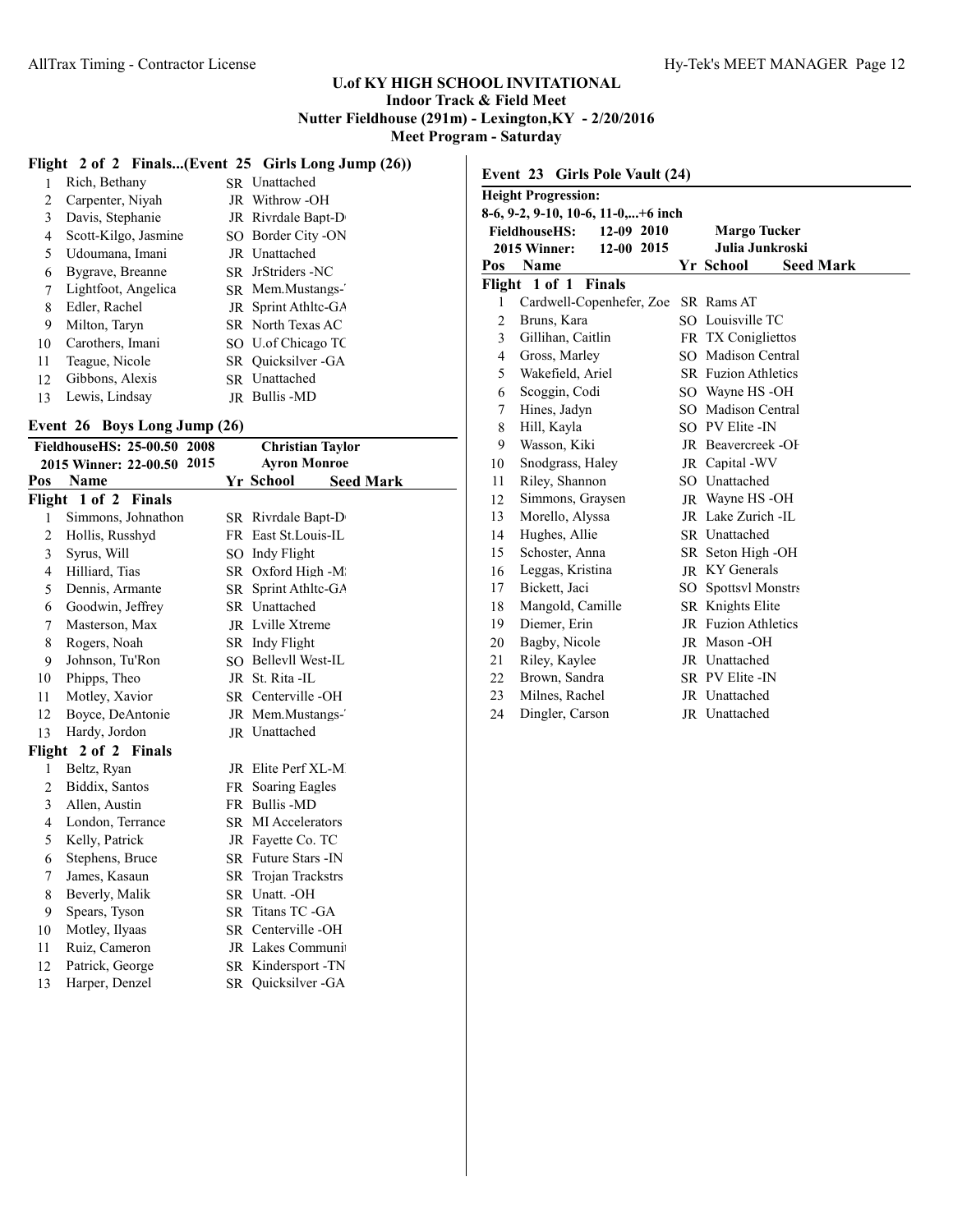|                                                   | Event 24 Boys Pole Vault (21)<br><b>Height Progression:</b> |  |                                      |  |  |  |  |
|---------------------------------------------------|-------------------------------------------------------------|--|--------------------------------------|--|--|--|--|
| 11-6, 12-6, 13-0, 13-6, 14-0, 14-6,+6 inch        |                                                             |  |                                      |  |  |  |  |
| 16-11 2015<br><b>FieldhouseHS:</b><br>Deakin Volz |                                                             |  |                                      |  |  |  |  |
|                                                   | 16-11 2015<br><b>2015 Winner:</b>                           |  | <b>Deakin Volz</b>                   |  |  |  |  |
| Pos                                               | <b>Name</b>                                                 |  | <b>Yr School</b><br><b>Seed Mark</b> |  |  |  |  |
|                                                   | Flight 1 of 1 Finals                                        |  |                                      |  |  |  |  |
| 1                                                 | Stone, Ben                                                  |  | SR Fayette Co. TC                    |  |  |  |  |
| $\overline{2}$                                    | Perry, Knox                                                 |  | SO SliceEagle -TN                    |  |  |  |  |
| 3                                                 | Cook, Taylor                                                |  | JR Mason-OH                          |  |  |  |  |
| $\overline{4}$                                    | Huber, Josh                                                 |  | JR Mason-OH                          |  |  |  |  |
| 5                                                 | Willis, Eli                                                 |  | JR Ironton HS-OH                     |  |  |  |  |
| 6                                                 | Falls, Hayden                                               |  | SR Lakes Communi                     |  |  |  |  |
| 7                                                 | Brookfield, Branden                                         |  | <b>SR</b> Fuzion Athletics           |  |  |  |  |
| 8                                                 | Barsala, Zach                                               |  | <b>IR</b> Lebanon -OH                |  |  |  |  |
| 9                                                 | Hopkins, Kyle                                               |  | SR Fayette Co. TC                    |  |  |  |  |
| 10                                                | Whitefield, R.J.                                            |  | <b>SR</b> Fuzion Athletics           |  |  |  |  |
| 11                                                | Cappola, Anthony                                            |  | JR Unatt. - IN                       |  |  |  |  |
| 12                                                | Harrah, Zach                                                |  | <b>IR</b> Kett.Fairmont-O            |  |  |  |  |
| 13                                                | Hamilton, Jacob                                             |  | SR Glen Este -OH                     |  |  |  |  |
| 14                                                | Kochenderfer, Michael                                       |  | SR Ash.Crestview-C                   |  |  |  |  |
| 15                                                | Garrett, Austin                                             |  | SR Unattached                        |  |  |  |  |
| 16                                                | Pendergast, Ben                                             |  | SR Cinc.Sycamore                     |  |  |  |  |
| 17                                                | Frens, Aaron                                                |  | JR Greenville -OH                    |  |  |  |  |
| 18                                                | Jazo, Cooper                                                |  | SR Lakes Communi                     |  |  |  |  |
| 19                                                | Konst, Logan                                                |  | JR Anna HS-OH                        |  |  |  |  |
| 20                                                | Peare, Matt                                                 |  | JR Unattached                        |  |  |  |  |
| 21                                                | Slater, Tristan                                             |  | SR Capital -WV                       |  |  |  |  |
|                                                   |                                                             |  |                                      |  |  |  |  |

|                                                            | Event 21 Girls High Jump (23)       |                                       |           |     |                             |                  |  |
|------------------------------------------------------------|-------------------------------------|---------------------------------------|-----------|-----|-----------------------------|------------------|--|
|                                                            | FINISH LINE PIT                     |                                       |           |     |                             |                  |  |
| Height Progression: 4-9, 4-11, 5-1,+2 inch                 |                                     |                                       |           |     |                             |                  |  |
| <b>FieldhouseHS:</b><br>5-11 1999<br>C.Estric & K.Williams |                                     |                                       |           |     |                             |                  |  |
|                                                            | 2015 Winner:                        |                                       | 5-07 2015 |     | <b>Lillie Lowe</b>          |                  |  |
| Pos                                                        | Name                                |                                       |           |     | Yr School                   | <b>Seed Mark</b> |  |
|                                                            | Flight 1 of 1                       | Finals                                |           |     |                             |                  |  |
| 1                                                          | Frazier, Antonia                    |                                       |           |     | JR RSS Athletics-G          |                  |  |
| 2                                                          | Coleman, Drew                       |                                       |           |     | JR Motor City TC-N          |                  |  |
| $\overline{3}$                                             | Allen, Paige                        |                                       |           |     | JR Elite Perf XL-M          |                  |  |
| $\overline{4}$                                             | Street, sydney                      |                                       |           |     | SR Indy Flight              |                  |  |
| 5                                                          | Bigelow, Heaven                     |                                       |           |     | SR Fayette Co. TC           |                  |  |
| 6                                                          | Pitts, Lakin                        |                                       |           | SO. | Mason -OH                   |                  |  |
| 7                                                          | Welch, Sarah                        |                                       |           |     | JR Pioneer TC -IN           |                  |  |
| 8                                                          | Davis, Lizzie                       |                                       |           |     | SO Hardin Valley-Tl         |                  |  |
| 9                                                          | Hall, Imani                         |                                       |           |     | SR Wayne Townshp            |                  |  |
| 10                                                         |                                     | Howell, Jasmine<br>SR Lincoln-Way Eas |           |     |                             |                  |  |
| 11                                                         | JR Beavercreek-OF<br>Shively, Megan |                                       |           |     |                             |                  |  |
| 12                                                         | Walker, Elise                       | <b>JR</b> Unattached                  |           |     |                             |                  |  |
| 13                                                         | Helsloot, Maddie                    |                                       |           |     | SR Noblesville -IN          |                  |  |
| 14                                                         | Ziemniak, Stephanie                 |                                       |           |     | SO L.I.F.T. - IN            |                  |  |
| 15                                                         | Miller, Laurel                      |                                       |           |     | JR Unattached               |                  |  |
| 16                                                         | Muhammad, Kyara                     |                                       |           |     | <b>JR</b> Future Stars - IN |                  |  |
| 17                                                         | Smith, J'Alyiea                     |                                       |           |     | SO Withrow -OH              |                  |  |
| 18                                                         | Tyler, Shelby                       |                                       |           |     | <b>FR</b> Noblesville -IN   |                  |  |
| 19                                                         | Young, Erynn                        |                                       |           |     | SR Wayne Townshp            |                  |  |
| 20                                                         | Hinkle, Carly                       |                                       |           |     | JR Unattached               |                  |  |
| 21                                                         | Phillips, Breanna                   |                                       |           |     | JR Future Stars - IN        |                  |  |
| 22                                                         | Ayoola, Ololade                     |                                       |           |     | JR Lincoln-Way Eas          |                  |  |
| 23                                                         | Lowe, Lilly                         |                                       |           |     | <b>SR KY Elite</b>          |                  |  |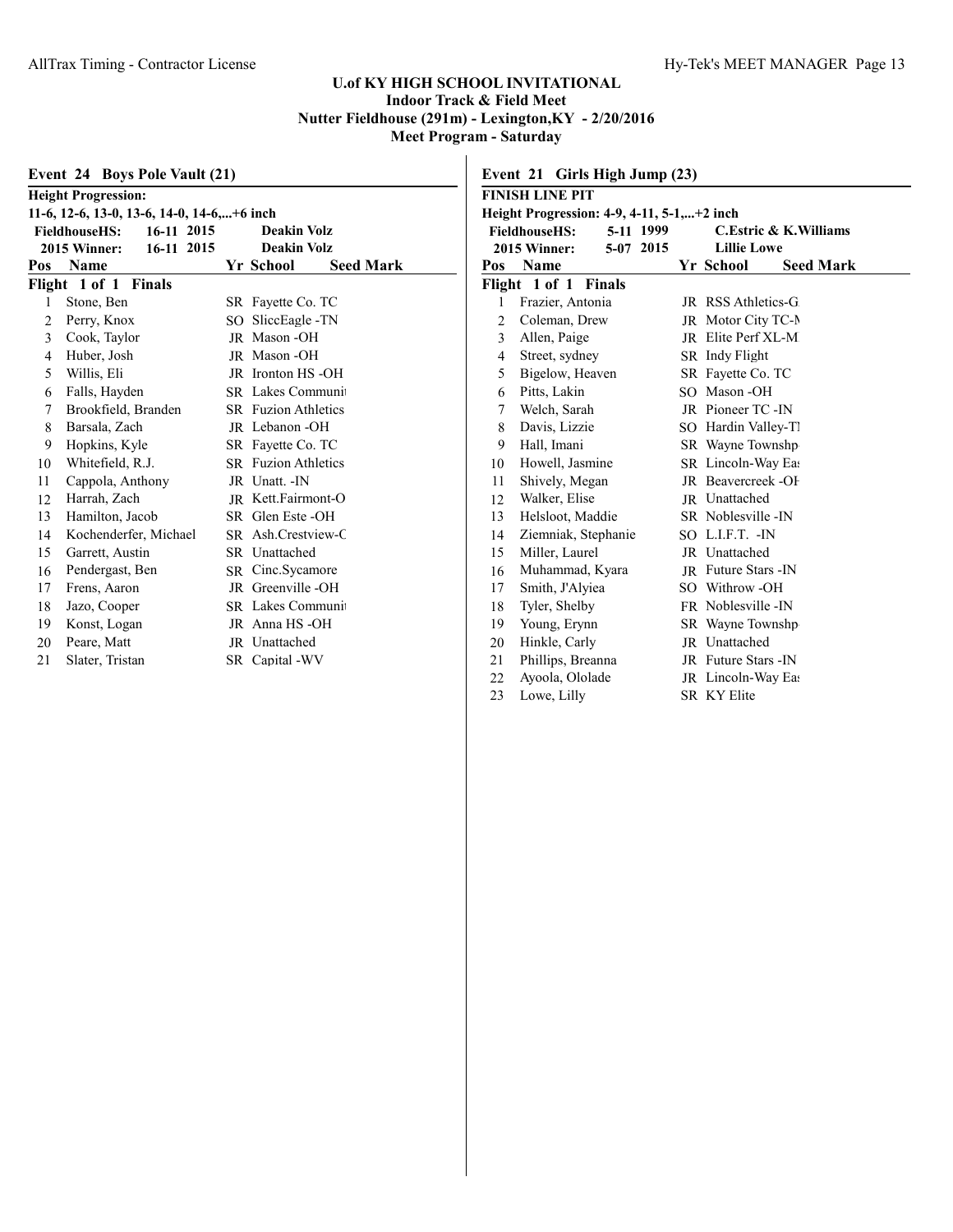| Event 22 Boys High Jump (20)                             |                          |  |  |                               |  |  |  |
|----------------------------------------------------------|--------------------------|--|--|-------------------------------|--|--|--|
|                                                          | <b>STARTING LINE PIT</b> |  |  |                               |  |  |  |
| Height Progression: 5-8, 5-10, 6-0,+2 inch               |                          |  |  |                               |  |  |  |
| 7-01 2015<br><b>FieldhouseHS:</b><br><b>Jaron Brooks</b> |                          |  |  |                               |  |  |  |
| 7-01 2015<br><b>Jaron Brooks</b><br><b>2015 Winner:</b>  |                          |  |  |                               |  |  |  |
| Pos                                                      | <b>Name</b>              |  |  | Yr School<br><b>Seed Mark</b> |  |  |  |
|                                                          | Flight 1 of 1 Finals     |  |  |                               |  |  |  |
| 1                                                        | Winding, Caleb           |  |  | SR Commodore TC               |  |  |  |
| 2                                                        | Fuentes, Nate            |  |  | SR Lakes Communi              |  |  |  |
| 3                                                        | Beck, Tyler              |  |  | SR Blue Devil TC              |  |  |  |
| 4                                                        | Hollis, Russhyd          |  |  | FR East St. Louis-IL          |  |  |  |
| 5                                                        | Banyard, Dez             |  |  | JR Mason-OH                   |  |  |  |
| 6                                                        | Favors, Bryce            |  |  | SO Unattached                 |  |  |  |
| 7                                                        | Mix, Raymond             |  |  | SO East St. Louis-IL          |  |  |  |
| 8                                                        | Carlson, Spencer         |  |  | <b>IR</b> Commodore TC        |  |  |  |
| 9                                                        | Soto, Yariel             |  |  | FR Centerville -OH            |  |  |  |
| 10                                                       | Goodwin, Jeffrey         |  |  | <b>SR</b> Unattached          |  |  |  |
| 11                                                       | Rogers, Noah             |  |  | SR Indy Flight                |  |  |  |
| 12                                                       | Hudson, Bubba            |  |  | SR Lakes Communi              |  |  |  |
| 13                                                       | Akins, Dallas            |  |  | SR Border City -ON            |  |  |  |
| 14                                                       | Jackson, Vince           |  |  | <b>JR</b> Mason -OH           |  |  |  |
| 15                                                       | Reynolds, Brayden        |  |  | SR Flashes TC -IN             |  |  |  |
| 16                                                       | Andreatta, Ben           |  |  | SR Centerville-OH             |  |  |  |
| 17                                                       | Poczobut, Jake           |  |  | SR Knox Cath TC-T             |  |  |  |
| 18                                                       | Kelly, Patrick           |  |  | JR Fayette Co. TC             |  |  |  |
| 19                                                       | Minor, Rahman            |  |  | JR Indiana Storm              |  |  |  |
| 20                                                       | Brooks, Jaron            |  |  | SR Fayette Co. TC             |  |  |  |

# **Event 27 Girls Triple Jump (13)**

|                             | Four Jump Final            |                     |                               |  |  |  |
|-----------------------------|----------------------------|---------------------|-------------------------------|--|--|--|
| FieldhouseHS: 39-08.75 2015 |                            | <b>Megan Meadow</b> |                               |  |  |  |
|                             | 2015 Winner: 39-08.75 2015 |                     | <b>Megan Meadow</b>           |  |  |  |
| Pos                         | <b>Name</b>                |                     | Yr School<br><b>Seed Mark</b> |  |  |  |
|                             | Flight 1 of 1 Finals       |                     |                               |  |  |  |
| 1                           | Cadwell, Ryleigh           |                     | SO L.I.F.T. -IN               |  |  |  |
| 2                           | Hill, Sydnee               |                     | SO L.I.F.T. -IN               |  |  |  |
| 3                           | Cole, Reagan               |                     | SR Ledom TC                   |  |  |  |
| 4                           | Colosimo, Sophie           |                     | SR Unattached                 |  |  |  |
| 5                           | Sabharwal, Izabella        |                     | <b>IR</b> Natnl Cathedral     |  |  |  |
| 6                           | Gilmore, Sydni             |                     | JR Sprint Athltc-GA           |  |  |  |
| 7                           | Welsing, Melanie           |                     | SO Ledom TC                   |  |  |  |
| 8                           | O'Dea, Molly               |                     | SR Louisville TC              |  |  |  |
| 9                           | Odom, Brittany             |                     | SR Unattached                 |  |  |  |
| 10                          | Whitehurst, Kendra         |                     | JR Sprint Athltc-GA           |  |  |  |
| 11                          | Udoumana, Imani            |                     | JR Unattached                 |  |  |  |
| 12                          | Lesh, Jordyn               |                     | JR Unattached                 |  |  |  |
| 13                          | Robinson, Jaimie           |                     | JR U.of Chicago TC            |  |  |  |

# **Event 28 Boys Triple Jump (16)**

|     | <b>Four Jump Final</b>      |                      |                     |                               |  |  |
|-----|-----------------------------|----------------------|---------------------|-------------------------------|--|--|
|     | FieldhouseHS: 51-10.75 1999 |                      |                     | <b>Jason Ward</b>             |  |  |
|     | 2015 Winner: 45-05.50 2015  |                      |                     | <b>Brenton Nelson</b>         |  |  |
| Pos | <b>Name</b>                 |                      |                     | Yr School<br><b>Seed Mark</b> |  |  |
|     | Flight 1 of 1 Finals        |                      |                     |                               |  |  |
| 1   | Riekens, Matthew            |                      |                     | JR Beavercreek-OF             |  |  |
| 2   | Motley, Xavior              |                      |                     | SR Centerville -OH            |  |  |
| 3   | Blount, D'Onte              |                      | JR Trojan Trackstrs |                               |  |  |
| 4   | Poczobut, Jake              |                      |                     | SR Knox Cath TC-T             |  |  |
| 5   | Dennis, Armante             | SR Sprint Athltc-GA  |                     |                               |  |  |
| 6   | Hilliard, Tias              | SR Oxford High -M    |                     |                               |  |  |
| 7   | Kuykendall, Andy            | JR Colonels TC       |                     |                               |  |  |
| 8   | Mix, Raymond                |                      |                     | SO East St. Louis-IL          |  |  |
| 9   | Brown, Cameron              |                      |                     | SR Bullis -MD                 |  |  |
| 10  | Biddix, Santos              |                      |                     | FR Soaring Eagles             |  |  |
| 11  | Stephens, Langston          |                      |                     | JR Bullis -MD                 |  |  |
| 12  | Motley, Ilyaas              |                      |                     | SR Centerville -OH            |  |  |
| 13  | Goodwin, Jeffrey            | <b>SR</b> Unattached |                     |                               |  |  |
| 14  | Randles, Jeremy             |                      |                     | <b>SR</b> Trojan Trackstrs    |  |  |
| 15  | Uddyback, Satorrius         |                      |                     | SR Asheville -NC              |  |  |
| 16  | Wiggins, Michael            |                      |                     | SR Unattached                 |  |  |
|     |                             |                      |                     |                               |  |  |

# **Event 31 Girls Weight Throw (16)**

| FieldhouseHS: 57-11.50 2015 |                            |  | <b>Kaylee Antill</b> |                  |  |
|-----------------------------|----------------------------|--|----------------------|------------------|--|
|                             | 2015 Winner: 57-11.50 2015 |  | <b>Kaylee Antill</b> |                  |  |
| Pos                         | Name                       |  | Yr School            | <b>Seed Mark</b> |  |
|                             | Flight 1 of 1 Finals       |  |                      |                  |  |
| 1                           | Walker, Nazarin            |  | SR Rivrdale Bapt-D   |                  |  |
| 2                           | Simon, Reshanna            |  | SR Centerville -OH   |                  |  |
| 3                           | Reichert, Mikayla          |  | <b>SR</b> Unattached |                  |  |
| $\overline{4}$              | Mallett, Shannah           |  | FR Throw1Deep -G.    |                  |  |
| 5                           | Young, Kathleen            |  | JR Unattached        |                  |  |
| 6                           | Bowman, Camryn             |  | JR Throw1Deep -G.    |                  |  |
| 7                           | Griffin, Logan             |  | SR Throw1Deep -G.    |                  |  |
| 8                           | Lee, Madelyn               |  | SR Throw1Deep -G.    |                  |  |
| 9                           | Springs, Alycia            |  | <b>SR</b> Unattached |                  |  |
| 10                          | Meier, Emily               |  | SR Unattached        |                  |  |
| 11                          | Artis, Grace               |  | JR Throw1Deep -G.    |                  |  |
| 12                          | Williams, Milan            |  | SR Throw1Deep -G.    |                  |  |
| 13                          | Walker, Sydnee             |  | JR Throw1Deep -G.    |                  |  |
| 14                          | Trotman, Isis              |  | SR Centerville-OH    |                  |  |
| 15                          | Pauley, Carrol             |  | JR Riverdale -OH     |                  |  |
| 16                          | Brinson, Kamryn            |  | SR Throw1Deep -G.    |                  |  |
|                             |                            |  |                      |                  |  |